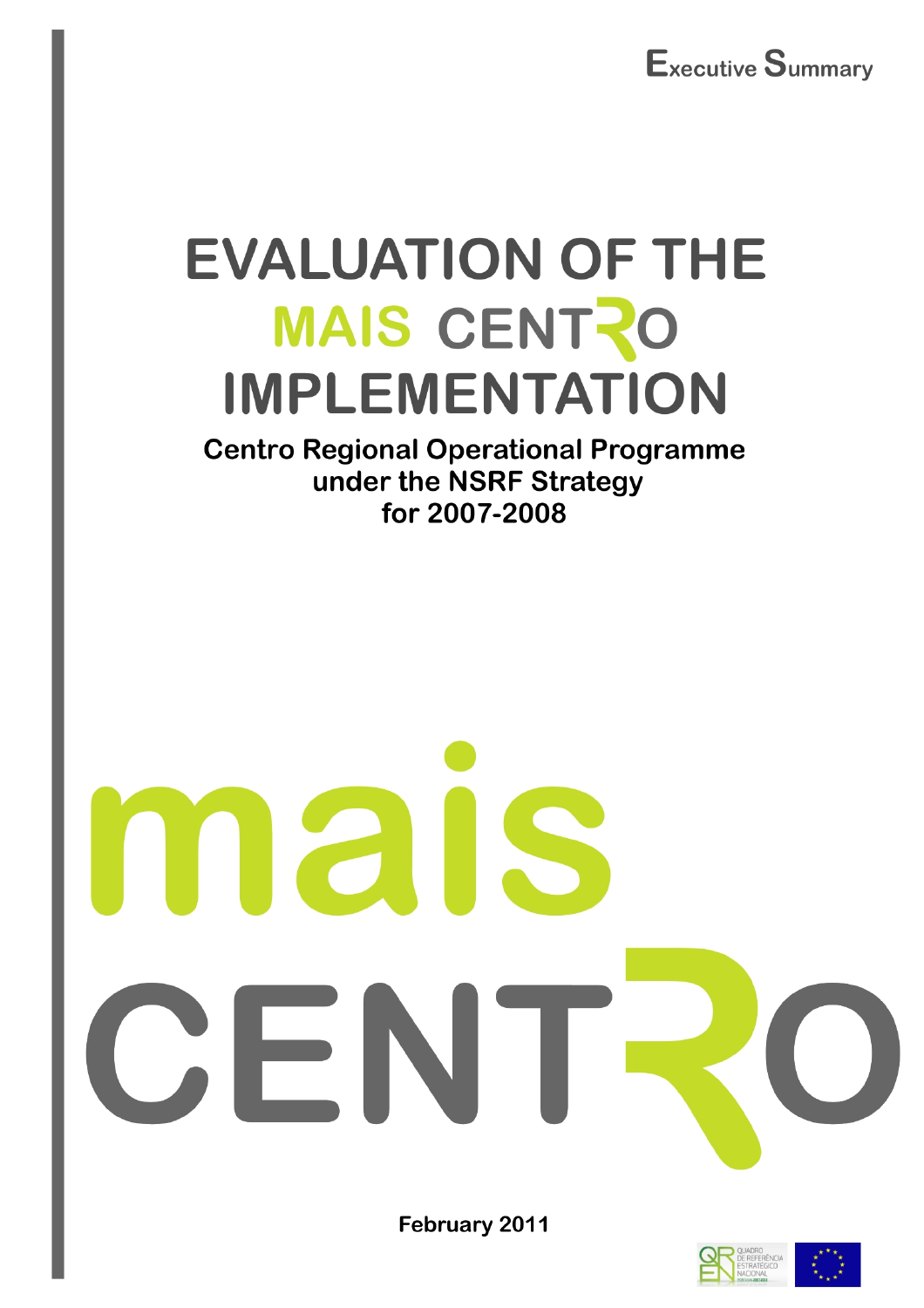# EVALUATION OF THE MAIS CENTRO IMPLEMENTATION CENTRO REGIONAL OPERATIONAL PROGRAMME UNDER THE NSRF STRATEGY FOR 2007-2008

### EXECUTIVE SUMMARY

**Coordination** Sérgio Barroso

**Technical Team** 

Heitor Gomes Sandra Primitivo João Telha Dalila Farinha André Barbado

February 11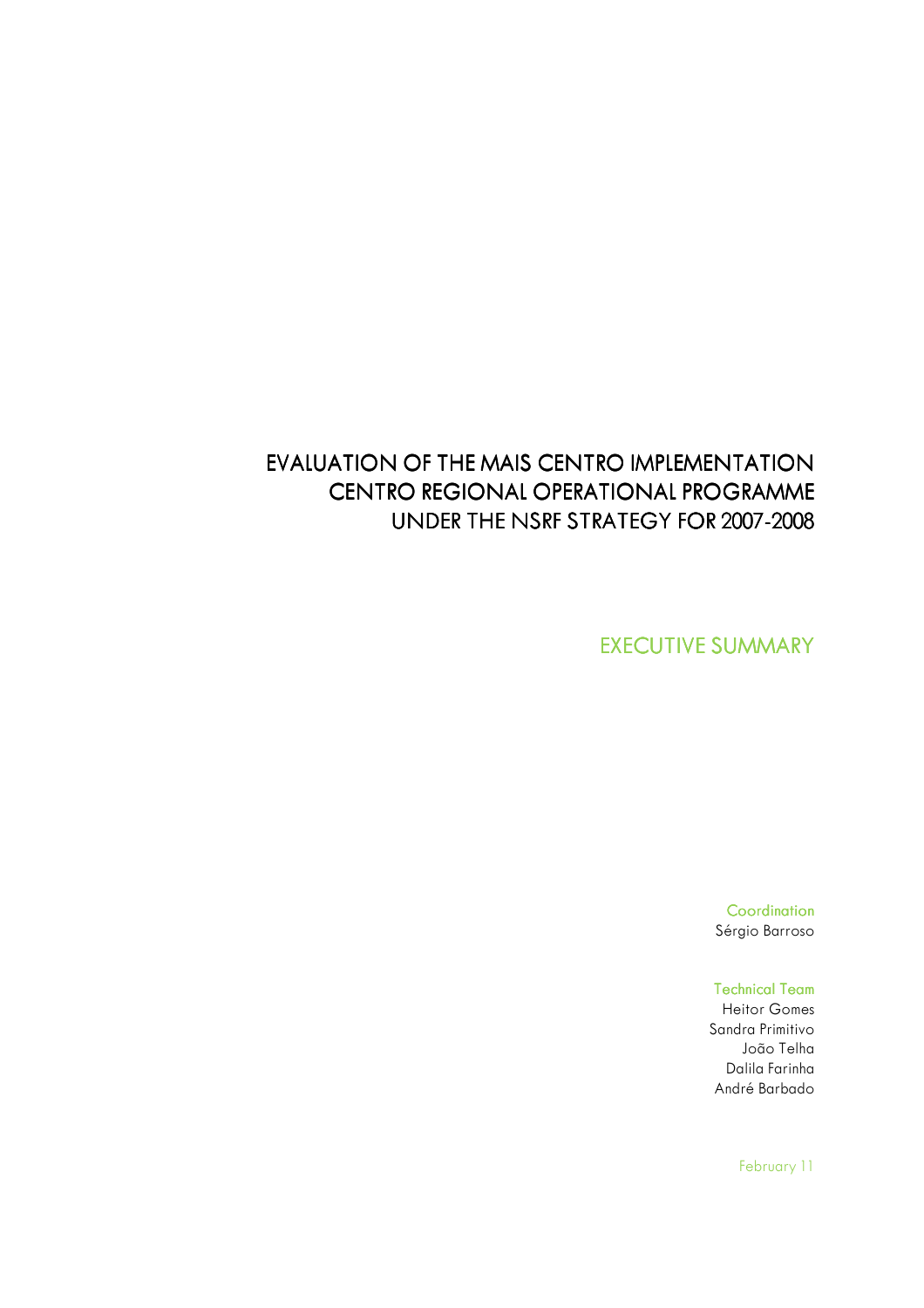

# 0. INTRODUCTION

- 1. This current document constitutes the Executive Summary of the Final Report of the Mais Centro Implementation Evaluation – Centro Regional Operational Programme, developed by Centro de Estudos e Desenvolvimento Regional e Urbano, Lda (CEDRU), with the Augusto Mateus & Associados (AMA) technical support, and is structured into four main points.
- 2. In the first two points the evaluation is placed into context, through the detailing of its scope, its objectives, and the explanation of the 25 key-questions.
- 3. The third point introduces the methodological programme, explaining the methods used for gathering, analysis, and systematizing of information and identifying the involved actors.
- The fourth point introduces a systematization of the table of recommendations and conclusions, trying to provide a clear and objective matrix that allows a quick understanding on the evaluation results.
- 5. The evaluation results entails exclusively the Evaluation Team, who thanks all the entities that, through multiple auscultation mechanisms, contributed to the elaboration of this study, hoping that the recommendations and conclusions table will contribute to improve the implementation and the performance of Mais Centro, in order to effectively and efficiently accomplish its objectives.

## I. BRIEF DESCRIPTION OF THE EVALUATION SUBJECT AND SCOPE

#### I.1. Mais Centro – Programa Operacional Regional do Centro (Centro Regional Operational Programme)

- 6. The evaluation subject is Mais Centro Centro Regional Operational Programme 2007-2013, an instrument from the National Strategic Reference Framework (NSRF) with exclusive application for Centro NUTS II, which is formed by 12 NUTS III.
- 7. It counts on € 1.701.633.124 ERDF endowment, to which is added a national contribution of € 1.179.481.794, leveraging a total investment of € 2.881.114.918 during the seven years of the programme's implementation. The programme was officially formalized on the 17th October 2007 by the European Commission (EC) and by the Portuguese Government.
- 8. Five strategic priorities were defined: a) Competitiveness, Innovation, and Knowledge; b) Cities and Urban Systems Development, c) Consolidation and Qualification of Sub-regional Areas; d) Protection and Environmental Valorisation; e) Governance and Institutional Empowerment. These gave origin to the Programme's structure, organized into five priority axis (besides a sixth one that corresponds to technical assistance), with the respective intervention areas.
- 9. In terms of specific objectives, the Programme is structured as follows, considering the five defined axis:
	- A Axis I. Competitiveness, Innovation, and Knowledge: its specific objectives are the promotion of entrepreneurship, innovation, and competitiveness in small-sized companies, the knowledge society development, the gear up of the scientific and technological system, the promotion of planning, and the qualification of entrepreneurial location areas and of technology transference and the promotion of renewable energy. It is the Axis with the biggest financial dimension having an endowment that represents 33% of the total budget.
	- A Axis II. Cities and Urban Systems Development: its specific objectives are the urban regeneration to improve life quality and the urban environment, the promotion of cities' competitiveness and the urban system consolidation. The overall purpose of this intervention is structuring, whether of the physical space as of the relations among actors and among activities. Three intervention areas are privileged: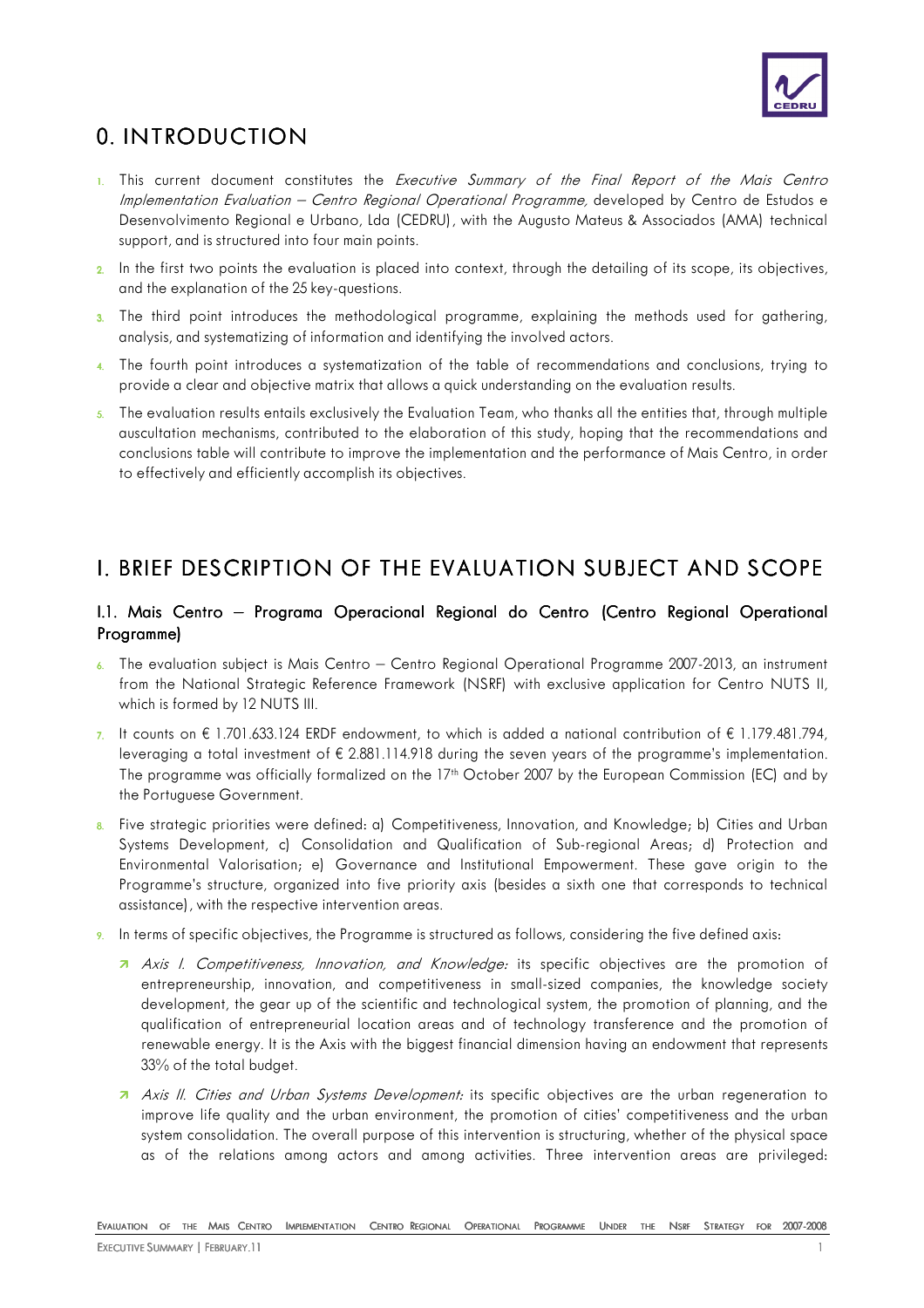

partnerships for urban regeneration, urban networks for competitiveness and innovation and urban mobility;

- A Axis III. Consolidation and Qualification of Sub-regional Areas: two types of interventions are included. On the one hand the conclusion of infrastructure, equipments and collective services networks, in order to ensure the minimum conditions of social welfare. On the other hand, actions for economical valorisation of endogenous resources destined to promote private investment and therefore ensuring conditions for the local creation of employment and income. These interventions follow three specific objectives: the valorisation of the territory's specific resources, the reinforcement of the region's identity and the integrated qualification of sub-regional areas;
- A Axis IV. Protection and Environmental Valorisation: the protection and management of water resources, the protection of environmentally fragile areas and the prevention and management of technological and natural risks are the specific objectives to follow;
- A Axis V. Governance and Institutional Empowerment: in order to improve governance and promote institutional empowerment of the Region, this Axis' specific objectives are: to reduce context costs, to ease the relations of companies and citizens with public administration, to promote the Region within the institutional level and to monitor the evolution of its socioeconomic situation.
- 10. Table 1 introduces a synthesis of the five mentioned strategic priorities, organized by axis, systematizing the main intervention and investment domains as well as the respective financial endowment.

| Axis         | <b>Intervention Areas</b>                                                                                                                                                                                                                                                                                                                                                                                                                                                                                                                                                                                                                                                   | <b>Financial</b><br>Endowment $(\epsilon)$ |
|--------------|-----------------------------------------------------------------------------------------------------------------------------------------------------------------------------------------------------------------------------------------------------------------------------------------------------------------------------------------------------------------------------------------------------------------------------------------------------------------------------------------------------------------------------------------------------------------------------------------------------------------------------------------------------------------------------|--------------------------------------------|
|              | Creation of innovative micro and small-sized enterprises;<br>$\overline{\mathbf{z}}$<br>R&D projects, particularly cooperation projects between micro enterprises and entities from the<br>71<br>Scientific and Technological System;<br>Productive investment projects for innovation on micro and small-sized enterprises<br>71.<br>Qualification of micro and small-sized enterprises;<br>$\overline{\mathbf{z}}$<br>Pilot-projects on renewable energy;<br>71<br>Development of the Knowledge Society;<br>71<br>Projects of infrastructures, equipments and networks for entrepreneurial activity support;<br>Collective actions for entrepreneurial development.<br>71 | 1.081.859.896                              |
| Ш            | и.<br>Partnerships for urban regeneration;<br>Urban networks for competitiveness and innovation;<br>$\overline{\mathbf{z}}$<br>Urban mobility.<br>21                                                                                                                                                                                                                                                                                                                                                                                                                                                                                                                        | 486.650.793                                |
| $\mathbf{H}$ | Provision of public goods and services in rural areas;<br>71<br>Valorisation of the territory's specific resources;<br>71.<br>Integrated qualification of sub-regional spaces (mobility, equipments and infrastructures for social and<br>Ζ<br>territorial cohesion networks)                                                                                                                                                                                                                                                                                                                                                                                               | 668.571.428                                |
| <b>IV</b>    | Urban Water Cycle;<br>21<br>Prevention of natural and technological risks;<br>И.<br>Water resources management;<br>И.<br>Active management of the Natura Network and Biodiversity;<br>$\overline{\mathbf{z}}$<br>Coastal Zone Valorisation and Management;<br>71<br>Protection and valorisation of other fragile areas and landscape qualification;<br>71<br>Incentive to recycling and waste reutilization.<br>71.                                                                                                                                                                                                                                                         | 343.834.697                                |
| v            | Local and regional electronic Government;<br>71<br>Ease the relations between enterprises and citizens with the local and decentralized administration;<br>7<br>Institutional promotion of the region.<br>71                                                                                                                                                                                                                                                                                                                                                                                                                                                                | 235.135.662                                |
| VI           | Management, monitoring, evaluation, control, information and communication of the Regional OP.<br>71                                                                                                                                                                                                                                                                                                                                                                                                                                                                                                                                                                        | 65.062.442                                 |

Table 1. Mais Centro: Priority Axis and Financial Endowment

Source: Mais Centro (2007)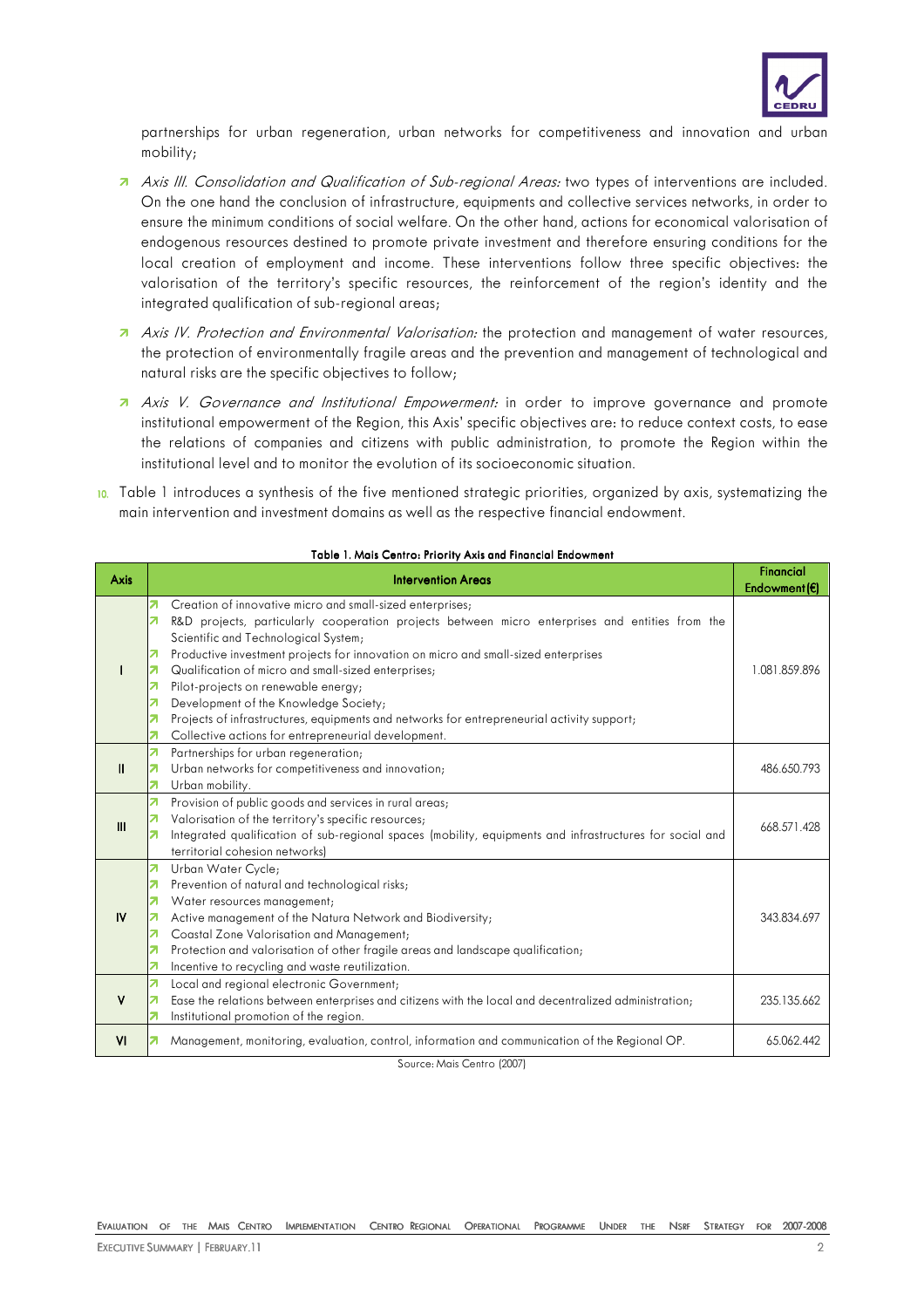

#### **I.2. SCOPE OF THE EVALUATION**

- 11. In the NRSF evaluation global model framework, the Management Authority of Mais Centro had elaborated the Mais Centro Evaluation Plan that integrates the NRSF Global Evaluation Plan. This Plan provides two exercises that focus on the Programme overall, whose responsibility belongs to the Management Authority: i) the Implementation Evaluation under the NRSF Strategy for 2007-2008; ii) the Mid-term Evaluation (2007-2010).
- 12. Complementarily, the Mais Centro Evaluation Plan establishes the elaboration of Thematic Evaluations comprising areas such as the "Valorisation of Heritage and Environmental Resources"; the "Entrepreneurial Innovation"; the "Context Public Costs" and the "Regional Development Asymmetries". The NRSF and the OPs Global Evaluation Plan also establishes evaluations on the "Implementation of Urban Networks for Competitiveness and Innovation and Innovative Actions for Urban Development"; the "ERDF Contribution to Support the Actions Covered by the ESF Intervention Scope" and the "Integration of the Gender Perspective".
- 13. This current evaluation, with Mais Centro as the subject, privileges the operational dimension, aiming at the established and already mentioned objectives from the community regulation, which specification at paragraph b) of the nr. 4 of the Article 14<sup>th</sup> of the Ordinance nr. 312/2007 explicit in the sense of "*analyse the* implementation of the Operational Programme interventions (…) and introduce recommendations to improve its performance". Therefore, it has for a scope the programme's operational implementation throughout all the Centro Region, focusing on matters such as: i) dissemination; ii) the analysis on the admissibility and acceptability from the beneficiaries and actions; iii) the operation selection process; iv) the Programme's internal management; v) the articulation with the Intermediate Entities, with whom the Management Authority agreed the competencies delegation; vi) the articulation with the integrated interventions on the Territory Valorisation Thematic Agenda and on the Competitiveness Factors Thematic Agenda; vii) the achievement monitoring.

# II. OBJECTIVES AND KEY-QUESTIONS OF THE EVALUATION

- 14. The national and community rules and regulations and guidelines from the NRSF Global Evaluation Plan and the Evaluation Plan of Mais Centro specifies the nature of this current evaluation exercise:
	- **7** It is an operational evaluation that, according to the Global Evaluation Plan, aims at "*analysing the* implementation of the OP interventions or sets of OP and introducing recommendations for its performance improvement";
	- **7** It is an evaluation associated to a very clear objective that, according to the Evaluation Plan, aims at evaluating the Mais Centro implementation on the prosecution of the NRSF strategic priorities, elaborating conclusions and recommendations in order to improve its performance;
	- **It** is an evaluation that respects the evaluations objective framed by the Ordinance related to the NSRF and the OP Governance defined as follows: "improve the quality, the efficiency, the effectiveness and the consistency of the operations achieved with the support of community funds of a structural nature".
- 15. Therefore, it is not a strategic evaluation "focused on the analysis of the contributions of the OP and the NRSF operations for the prosecution of the respective objectives and priorities and on the introduction of recommendations to improve the respective performances", nor a mid-term evaluation that analyses "the context, the performance and the halfway stage impact", that might "lead to reprogramming".
- 16. The subject and scope of this evaluation mark out the exercise to perform. However, it matters to define more objectively its contours. The difference established between evaluations of a strategic and operational nature contributes to that same purpose. Both share the same purpose – "*introduce recommendations to improve the* performance" – and both focus on "operations" or "interventions" of OP, sets of OP or the NRSF Nevertheless, they differ significantly in the adopted perspective – or on the focus – of the evaluations: while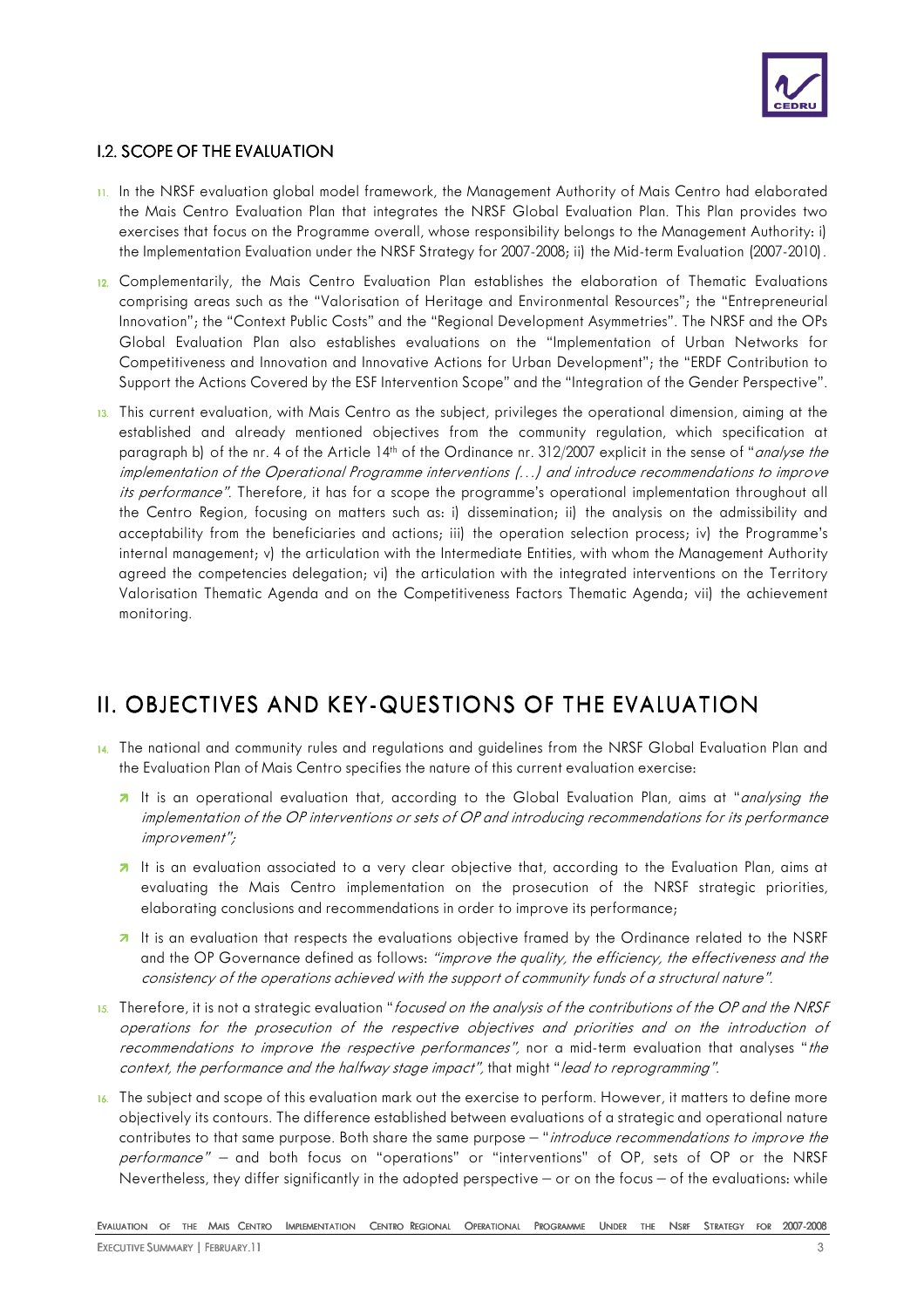

the exercises of a strategic nature favour the analysis on the operations' contributions for the prosecuted objectives and priorities, those of operational character privilege the analysis on the interventions' implementation. Therefore, this evaluation focuses exclusively on the assessment of the ways the Programme is implemented.

17. It also matters to stress that the evaluative exercises forecasted for the mentioned plans and that comprise multiple analysis perspectives, autonomous though complementary, determining the need to frame in the works of the Evaluation of the Mais Centro Implementation under NRSF´s Strategy for 2007-2008, the reading and inclusion of those evaluations results, with possible contact points relatively to its subject – depending on its availability – taking into account the synergies, interactions and complementarities established among them.

| <b>Almprove the quality, the effectiveness, and the consistency of the funds intervention and the OP strategies</b><br>and achievement regarding specific structural problems that affect the Member-States and the considered                                                                                                                                                                                                                                                                                                                                                                                                                                                                                                                                                                                                                                                                                                                                                                                                                                                                                                                                                                                                                                                                                                                                                |
|-------------------------------------------------------------------------------------------------------------------------------------------------------------------------------------------------------------------------------------------------------------------------------------------------------------------------------------------------------------------------------------------------------------------------------------------------------------------------------------------------------------------------------------------------------------------------------------------------------------------------------------------------------------------------------------------------------------------------------------------------------------------------------------------------------------------------------------------------------------------------------------------------------------------------------------------------------------------------------------------------------------------------------------------------------------------------------------------------------------------------------------------------------------------------------------------------------------------------------------------------------------------------------------------------------------------------------------------------------------------------------|
| regions, bearing in mind the objective of sustainable development and strategic environmental evaluation.<br><b>Almprove the quality, the effectiveness, and the consistency of the achieved operations with the support</b><br>from community funds of a structural character.                                                                                                                                                                                                                                                                                                                                                                                                                                                                                                                                                                                                                                                                                                                                                                                                                                                                                                                                                                                                                                                                                               |
| 7 Support the Operational Programme monitoring.                                                                                                                                                                                                                                                                                                                                                                                                                                                                                                                                                                                                                                                                                                                                                                                                                                                                                                                                                                                                                                                                                                                                                                                                                                                                                                                               |
| <b>A</b> Analyse the Operational Programme interventions implementation () and suggest recommendations to                                                                                                                                                                                                                                                                                                                                                                                                                                                                                                                                                                                                                                                                                                                                                                                                                                                                                                                                                                                                                                                                                                                                                                                                                                                                     |
|                                                                                                                                                                                                                                                                                                                                                                                                                                                                                                                                                                                                                                                                                                                                                                                                                                                                                                                                                                                                                                                                                                                                                                                                                                                                                                                                                                               |
| <b>7</b> Contribute for the Programme's implementation improvement by analysing its different implementation<br>phases, namely the dissemination, the analysis on the admissibility and acceptability of the beneficiaries and<br>operations, the operations eligibility and selection, the Programme's internal management, the articulation<br>of the interventions included in the Thematic Agendas for Territory Valorisation and Competitiveness<br>Factors, and the implementation monitoring.<br>A Elaborate a first comparison between the implementation mechanisms and the approved projects with the<br><b>all and in the set of the set of the set of the scope</b> of the implementation mechanisms considered<br>relevant to ensure the prosecution of the set objectives - ensuring the presentation of outcomes in good<br>time aiming at introducing sustainable improvements in the Mais Centro implementation and allowing<br>increasing the levels of effectiveness and efficiency of the co-financed interventions.<br><b>7</b> Contribute to the Global Evaluation of the NRSF Implementation, namely the systematization of the<br>information related to the good practises and the identification of the dynamics explaining factors for the<br>7Set articulation and develop complementarities with the remaining NRSF evaluation exercises and the |
| 7 Understand the way the implementation prosecutes the strategic priorities and the defined objectives;<br>7 Find out the relevance of the Mais Centro management and organization model, analyse the institutional<br>empowerment of the actors evolved in its implementation and assess the way the relevant articulation<br>mechanisms are being ensured;<br>Assess the adequacy of the implementation instruments adopted to the prosecution of the Mais Centro<br>7 Find out the response level from the IS to the Mais Centro management needs;                                                                                                                                                                                                                                                                                                                                                                                                                                                                                                                                                                                                                                                                                                                                                                                                                         |
|                                                                                                                                                                                                                                                                                                                                                                                                                                                                                                                                                                                                                                                                                                                                                                                                                                                                                                                                                                                                                                                                                                                                                                                                                                                                                                                                                                               |

Table 2. Main Objectives of the Mais Centro Implementation Evaluation

(2009); NRSF Global Evaluation Plan (2009)

- 18. Considering the objectives table, the evaluation results should have a usability that allow:
	- **The eventual formulation of adjustments on the ruling and strategic framework General Regulation (GR)** ERDF/CF and Specific Regulations (SR) and additional normative instruments according to its strategic priorities and the NRSF´s strategic priorities;
	- **T** The eventual formulation of adjustments on the competencies delegation agreements between the Management Authority and the Intermediate Entities and on the articulation procedures with those entities in order to improve its effectiveness and efficiency;
	- **7** The eventual formulation of adjustments on the reviewing and selection criteria for the depuration methodologies for final classifications on the projects selection;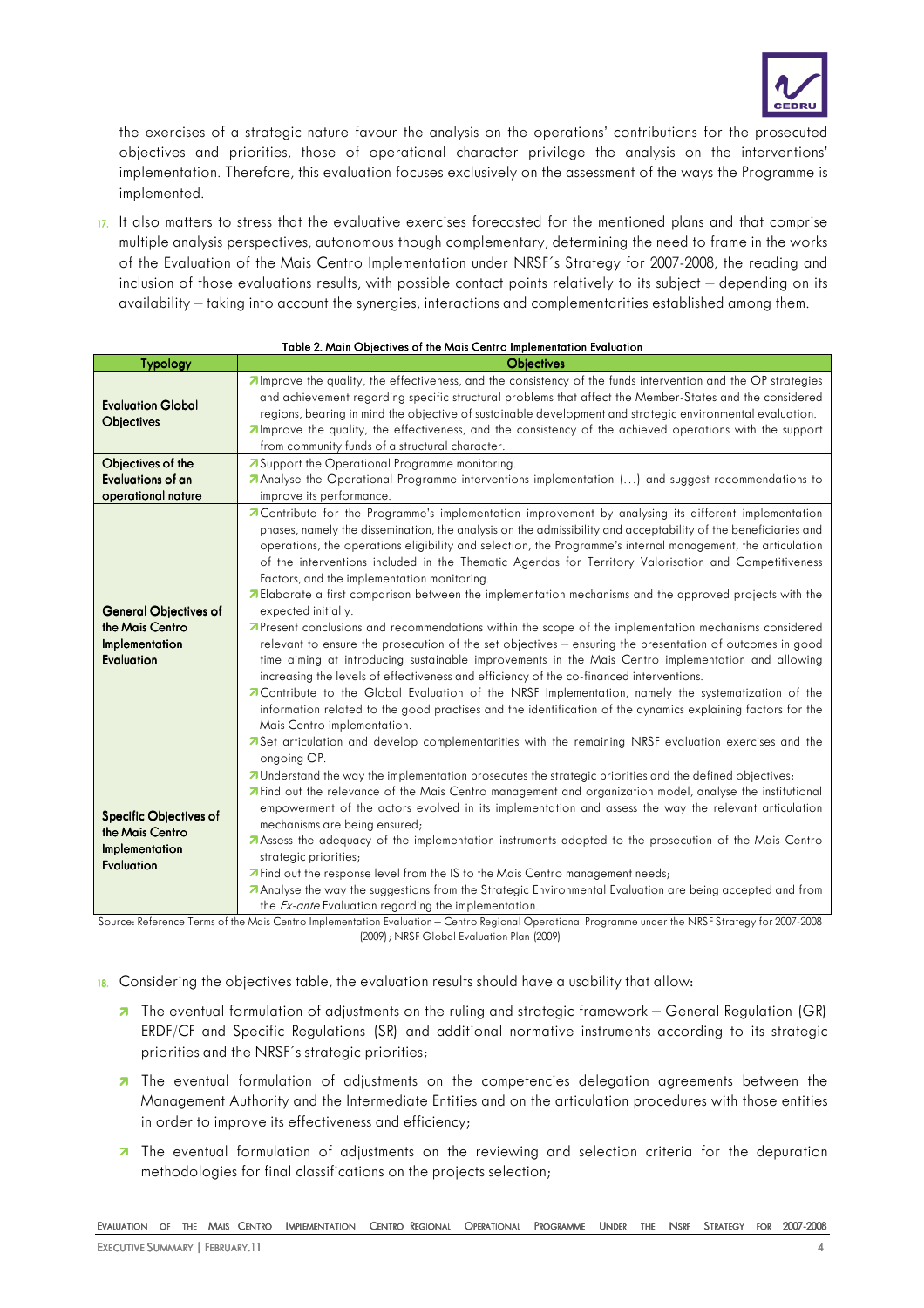

- **T** The eventual formulation of adjustments on the control and management system, namely regarding the Manual of Beneficiaries Procedures and the Manual of Internal Procedures and management procedures, as well as on the way it is disseminated and on the applications selection and assessment model.
- **T** The eventual formulation of changes on the expected achievement and outcome indicators framework verifying its relevance and capability for the production of information that mirrors the prosecution level of the Programme's objectives;
- **T** The eventual formulation of essential adjustments on the Programme's text.
- 19. Therefore, one may assume that not only the evaluation process must be made with a strong participation and in close interaction with the stakeholders, but also that the results in terms of conclusions and recommendations must meet the current needs and priorities. Consequently this exercise is considered relevant only if it produces dynamics that lead to value creation in terms of information and knowledge, and if it becomes a reinforcement on the organizational empowerment of the Programme's actors.
- 20. The need for this approach within the scope of the Regional Programme Implementation Evaluation under the NRSF Strategy for 2007-2008 is reinforced by the dimension, diversity and quality of the evolved stakeholders, namely:
	- **The users of the evaluation conclusions and recommendations: the NRSF Ministerial Steering Committee;** the Mainland Regional OP Ministerial Steering Committee; the Centro OP Management Authority;
	- **The evaluation works Monitoring Group that integrates elements from the Management Authorities of the** Centro OP, the Financial Institute for Regional Development and from the NRSF Observatory;
	- **7** The entities with responsibilities regarding the NRSF governance and the Programme: Mais Centro Monitoring Committee; NRSF Observatory, entity responsible for the ERDF and Cohesion Fund Financial and Operational Monitoring: Financial Institute for Regional Development;
	- **The EC** in the quality of entity that manages the Funds application together with the Member-State;
	- **The Funds beneficiaries, in the usage of the national and community regulations, that legally contextualizes** them;
	- **The citizens in general, considering the principles of transparency and responsibility.**
- 21. Having for a reference the objectives table of this study, the Technical Specifications had determined a set of evaluation questions that have functioned as a methodological guide. These questions were organized according to the logical sequence General Objective → Specific Objectives → Evaluation Criteria → Evaluation Questions.
- $22.$  From this referential and with the purpose of increasing the objectives clarity and the subject of each question, increasing the results utility (in a process-improvement perspective) and reinforcing the evaluation focus on the implementation methods, four main specific sub-objectives were set and the number of the questions, and approach were extended. Thus, the Specific Objectives matrix, Evaluation Criteria, and Evaluation Questions was taken under review and the number of questions changed to 25.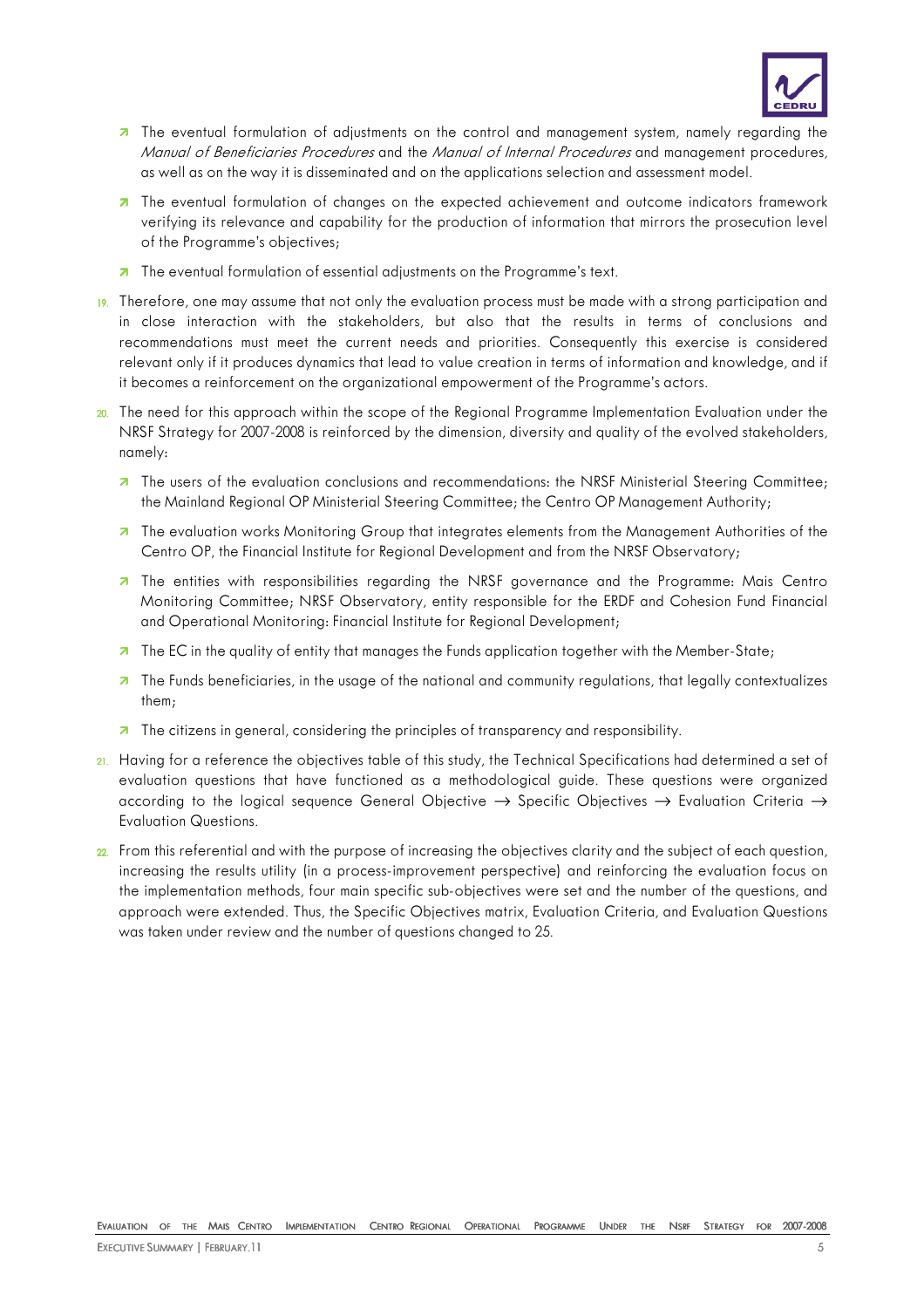

|  | Table 3. Objectives, Sub-Objectives, Criteria and Questions for Mais Centro Implementation Evaluation |  |
|--|-------------------------------------------------------------------------------------------------------|--|
|--|-------------------------------------------------------------------------------------------------------|--|

| <b>Specific Objectives</b><br>(Technical<br><b>Specifications</b> )                              | Specific Sub-<br>objectives                                                        | <b>Evaluation</b><br>Criteria                                                                         | <b>Evaluation Questions</b>                                                                                                                                                                                                                                                                                                             |                                                                                                                                                                                                                                                                                                                                                            |  |
|--------------------------------------------------------------------------------------------------|------------------------------------------------------------------------------------|-------------------------------------------------------------------------------------------------------|-----------------------------------------------------------------------------------------------------------------------------------------------------------------------------------------------------------------------------------------------------------------------------------------------------------------------------------------|------------------------------------------------------------------------------------------------------------------------------------------------------------------------------------------------------------------------------------------------------------------------------------------------------------------------------------------------------------|--|
| Understand in what                                                                               | 1. Contribute for<br>a better<br>achievement of<br>the strategic<br>priorities and | Adequacy and<br>Effectiveness                                                                         | intervention typologies?                                                                                                                                                                                                                                                                                                                | 1.1. Do the applications correspond to the expected profile for each axis and for each                                                                                                                                                                                                                                                                     |  |
| way the<br>implementation                                                                        |                                                                                    |                                                                                                       | recipients segments?                                                                                                                                                                                                                                                                                                                    | 1.2. What is the penetration level of the measures, actions, and projects in the different<br>1.3. Do the regulations meet the Mais Centro needs and objectives once they were                                                                                                                                                                             |  |
| prosecutes the<br>strategic priorities and                                                       |                                                                                    |                                                                                                       |                                                                                                                                                                                                                                                                                                                                         | developed after the Programme?                                                                                                                                                                                                                                                                                                                             |  |
| the defined objectives                                                                           | objectives                                                                         |                                                                                                       |                                                                                                                                                                                                                                                                                                                                         | 1.4. In what way is the Programme handling the Environment horizontal theme?<br>1.5. In what way is the Programme handling the Equal Opportunities horizontal theme?                                                                                                                                                                                       |  |
| Assess the adequacy of<br>the implementation<br>instruments adopted to<br>the prosecution of the |                                                                                    |                                                                                                       | Control and<br>management<br>system                                                                                                                                                                                                                                                                                                     | 2.1. Are the solutions adopted to operate with the Mais Centro<br>management adequate, allowing gains from the resources efficiency and<br>from the interventions effectiveness improvement?<br>2.2. Does the monitoring and management system guarantee efficiency<br>from the various management circuits and from the control devices?                  |  |
| Mais Centro strategic<br>priorities<br>Find out the response                                     | 2. Contribute for<br>the Programme's<br>implementation                             | Adequacy<br>Relevance<br>Effectiveness                                                                | Disseminatio<br>n and                                                                                                                                                                                                                                                                                                                   | 2.3. Do the dissemination mechanisms used for the stimulation of<br>applications presentations reveal themselves adequate for the                                                                                                                                                                                                                          |  |
| level from the<br><b>Information System to</b>                                                   | improvement                                                                        | Efficiency                                                                                            | Promotion<br>Selection<br>and                                                                                                                                                                                                                                                                                                           | dissemination of supports near the target-groups?<br>2.4. Are the approved selection criteria being the most adequate for the<br>defined objectives and measures?                                                                                                                                                                                          |  |
| the Mais Centro<br>management needs                                                              |                                                                                    |                                                                                                       | assessment                                                                                                                                                                                                                                                                                                                              | 2.5. Are the selection criteria<br>being<br>used<br>uniformly at<br>the<br>densification/implementation level, step by step?                                                                                                                                                                                                                               |  |
| Find out the response<br>level from the<br><b>Information System to</b><br>the Mais Centro       | 2. Contribute for<br>the Programme's                                               | Adequacy<br>Relevance<br><b>Effectiveness</b><br>Efficiency<br>Adequacy<br>Relevance<br>Effectiveness | Monitoring                                                                                                                                                                                                                                                                                                                              | 2.6. Are the monitoring processes of the projects on-going and ex-post<br>results the most effective? What complementary mechanisms can be<br>triggered to make sure the objectives will be achieved and that the<br>conditions that allowed the approval will be respected?<br>2.7. Have the electronic instruments (for applications submission, payment |  |
| management needs                                                                                 |                                                                                    |                                                                                                       |                                                                                                                                                                                                                                                                                                                                         | requests, etc.) been simple and with the requirement level in accordance<br>with the projects dimension?                                                                                                                                                                                                                                                   |  |
| Find out the response<br>level from the<br>Information System to<br>the Mais Centro              | implementation<br>improvement                                                      |                                                                                                       | Information<br>System                                                                                                                                                                                                                                                                                                                   | 2.8. Does the information system ensure, in good time and with quality,<br>the release of the adequate information and necessary to a good<br>management performance?<br>2.9. Are the outcome and physical achievement indicators relevant and                                                                                                             |  |
| management needs                                                                                 |                                                                                    | Efficiency                                                                                            |                                                                                                                                                                                                                                                                                                                                         | with quality, namely regarding credibility of data collection gathering?<br>3.1. Are the articulation mechanisms between the Mais Centro and the Human Potential                                                                                                                                                                                           |  |
|                                                                                                  |                                                                                    |                                                                                                       | and Knowledge Society)?                                                                                                                                                                                                                                                                                                                 | OP being adequately implemented on what relates to the inclusion of the four horizontal<br>theme from the cohesion European policy (Training, Equal Opportunities, Social Inclusion<br>3.2. Are the articulation mechanisms between the Mais Centro and the Territory                                                                                      |  |
| Assess the relevance of<br>the Mais Centro<br>management and                                     | 3. Contribute for                                                                  | Adequacy<br>Relevance                                                                                 |                                                                                                                                                                                                                                                                                                                                         | Valorisation OP being adequately implemented on what relates to the implementation of<br>cohesion policies, and territory valorisation, namely the cities policies and the closure of<br>instruments networks for the national urban systems cohesion and consolidation?                                                                                   |  |
| organization model,<br>analyse the institutional<br>empowerment of the                           | the improvement<br>of the<br>articulation                                          |                                                                                                       | co-financed operations?                                                                                                                                                                                                                                                                                                                 | 3.3. Are the articulation mechanisms between the Mais Centro and the Competitiveness<br>Factors OP being adequately implemented at a complementary level, and leverage of the                                                                                                                                                                              |  |
| actors evolved in its<br>implementation and                                                      | mechanisms<br>management and                                                       | Effectiveness<br>Efficiency                                                                           | 3.4. Are the articulation mechanisms between the Mais Centro and the Intermediate<br>Entities being adequately implemented?                                                                                                                                                                                                             |                                                                                                                                                                                                                                                                                                                                                            |  |
| assess the way the<br>relevant articulation<br>mechanisms are being<br>ensured                   | organization<br>model                                                              |                                                                                                       | 3.5. Are the articulation mechanisms between the Programme's management structure and<br>the reception entity being adequately implemented (e.g. the OP resorts to the Steering<br>Committee for the Centro Regional Development for the analysis on the regional impact<br>criterion of the candidate projects to the Support Scheme)? |                                                                                                                                                                                                                                                                                                                                                            |  |
|                                                                                                  |                                                                                    |                                                                                                       | 3.6. Are the articulation mechanisms between the regional decision-entities and sectoral<br>being adequately implemented?                                                                                                                                                                                                               |                                                                                                                                                                                                                                                                                                                                                            |  |
|                                                                                                  |                                                                                    |                                                                                                       | scale?                                                                                                                                                                                                                                                                                                                                  | 3.7. Do the used contract-based model contribute to meet the concerns identified in the<br>ex-ante evaluation, in order to establish strategic contract logics for a sub-regional                                                                                                                                                                          |  |
| Analyse the way the<br>suggestions from the                                                      |                                                                                    | Adequacy                                                                                              | related to marketplaces?                                                                                                                                                                                                                                                                                                                | 4.1. Do the programme's implementation solutions ensure the fulfilment of the norms                                                                                                                                                                                                                                                                        |  |
| Strategic<br>Environmental                                                                       | 4. Analyse the<br>way ruling<br>guidelines and<br>referrals are                    |                                                                                                       | related to competition?                                                                                                                                                                                                                                                                                                                 | 4.2. Do the programme's implementation solutions ensure the fulfilment of the norms                                                                                                                                                                                                                                                                        |  |
| <b>Evaluation is being</b><br>accepted, and from the<br>ex-ante Evaluation                       |                                                                                    |                                                                                                       |                                                                                                                                                                                                                                                                                                                                         | 4.3. Do the programme's implementation solutions ensure the fulfilment of the norms<br>related to environment under the projects selection criteria?                                                                                                                                                                                                       |  |
| regarding the<br>implementation                                                                  | being included                                                                     |                                                                                                       |                                                                                                                                                                                                                                                                                                                                         | 4.4. To what extent are the <i>ex-ante</i> evaluation recommendations, with impact on the<br>implementation, being implemented?                                                                                                                                                                                                                            |  |

Source: Evaluation Team (2010)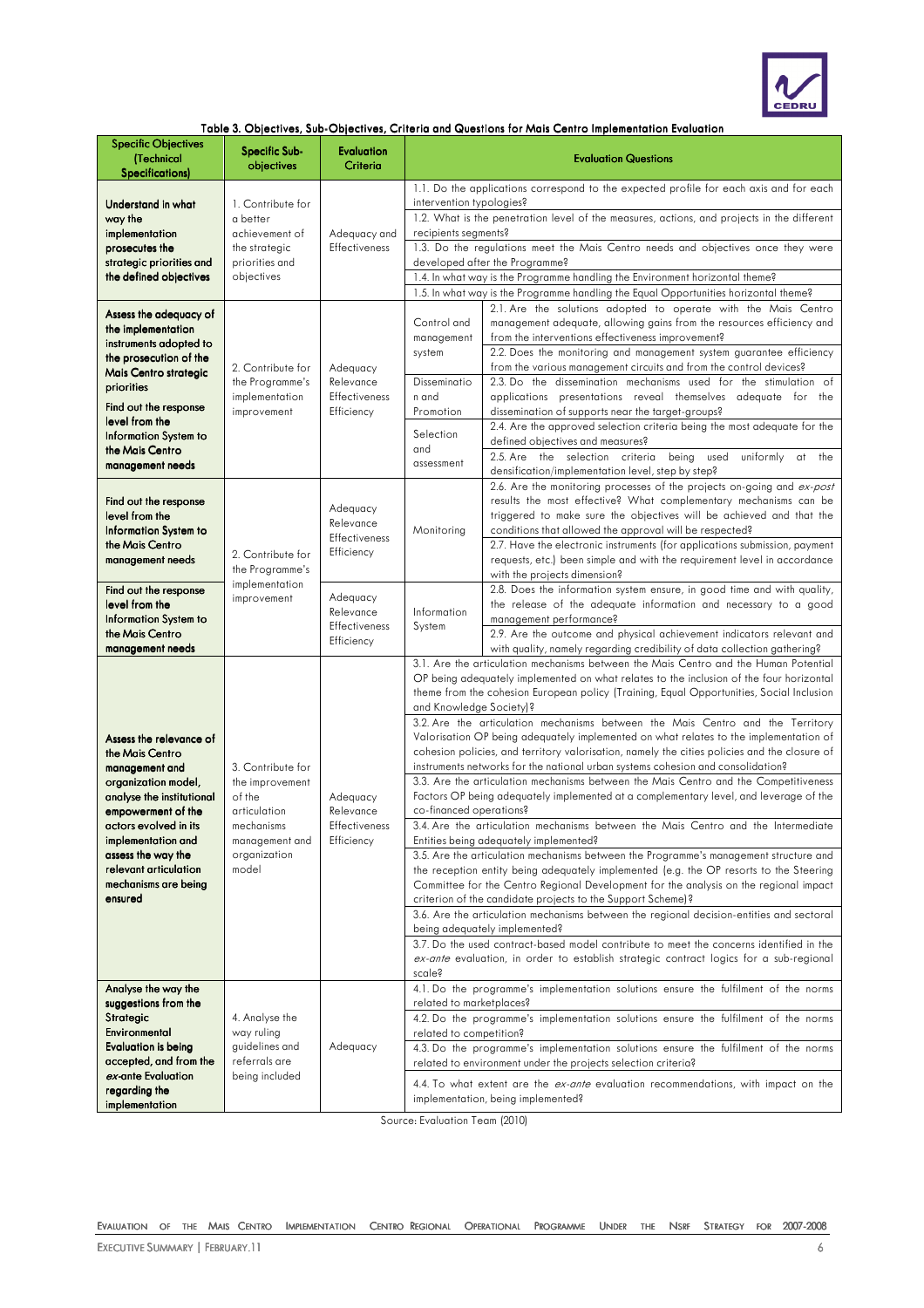

# III. METHODOLOGIES FOR THE EVALUATION

- 23. The evaluation exercises on the policy instruments for socioeconomic development require the adoption of multi-dimensional methodological approaches that manage to comprise and understand, in an integrated way, the multiplicity of questions associated to it and the various perspectives under which these may be observed.
- 24. The methodological approach for the Evaluation of the Mais Centro Implementation has taken this need and is supported by a diverse range of methodologies for collecting and analyzing information.
- 25. The selection and application of these methodologies have resulted from a careful reading of the technical implications associated with each evaluation question, so that in each one were applied the most adequate instruments.
- 26. In this sense, it was conceived a Toolbox of methodologies to achieve the Study objectives. In the selection of methodologies to use, it was sought to combine "classical" evaluation techniques for socioeconomic programmes, such as the interviews, or the documents analysis, and information systems information, using "innovative" instruments as is the case of the Beneficiary Web Survey.

| <b>Designation</b>                                    | <b>Description</b>                                                                                                                                                                                                                                                                                                                                                                                                                                                                                                                                                                                                                                                                                                                                                                                                                                                                |
|-------------------------------------------------------|-----------------------------------------------------------------------------------------------------------------------------------------------------------------------------------------------------------------------------------------------------------------------------------------------------------------------------------------------------------------------------------------------------------------------------------------------------------------------------------------------------------------------------------------------------------------------------------------------------------------------------------------------------------------------------------------------------------------------------------------------------------------------------------------------------------------------------------------------------------------------------------|
| <b>Documental</b><br><b>Gathering and</b><br>Analysis | The back-office work consisted of the identification, selection and collection of reports, regulations, application<br>forms, technical studies and other documents that report to global strategic guidelines, sectoral and territorial, or<br>relating to the Mais Centro management and to other interventions under the NSRF. Subsequently, the analysis of<br>documentary sources collected took place, trying to filter, summarize, and systematize the most relevant information<br>contained therein.                                                                                                                                                                                                                                                                                                                                                                     |
| Information<br><b>Systems</b><br>Analysis             | The collection of data from the IS of Mais Centro and NRSF's supplemented by statistical information from various<br>official sources, was a basic methodology for the preparation of the Study.<br>Besides the Programme's physical and financial implementation levels, within this evaluation, is also of particular<br>relevance to obtain updated data related to the remaining indicators for monitoring operations, the applications<br>submitted and its respective state, the location of projects and the types of beneficiaries.<br>Several statistical techniques were used allowing them to transform the information gathered from the information<br>systems into indicators.                                                                                                                                                                                      |
| Semi-<br>Structured<br>individual<br>interviews       | These are interviews whose speakers are individuals/representatives of entities, who for their role and their<br>knowledge, appear to be relevant to help explaining to the Evaluation Team the issues that characterize the object<br>of the study.<br>The working model of this methodology consisted of individual interviews, according to a semi-structured model,<br>based on a script of pre-defined questions, but open and flexible enough to incorporate other issues considered<br>relevant.                                                                                                                                                                                                                                                                                                                                                                           |
| <b>Focus Group</b>                                    | The Focus Group methodology is referred at EVALSED (Evaluating Socio Economic Development) as a suitable<br>method for conducting evaluations of interventions promoted by the Structural Funds, being widely tested, applied<br>and developed as an instrument of qualitative research, which through processes of careful samples definition and<br>refined drawing of input/output relations of information is obtained volumes of qualitative information that can<br>become a pattern and be used with a high degree of reliability and representation.<br>Using this method of information gathering was essential to have a credible and reliable information source,<br>supplementing the quantitative and qualitative information obtained through the other methodological tools. Given<br>their performance time, it also aimed at validating the reached conclusions. |
| Beneficiary<br><b>Web Survey</b>                      | It consisted of the elaboration, collection and processing of questionnaires to the Programme's recipients. The<br>application of this online questionnaire methodology has many advantages for the evaluation process, particularly in<br>terms of the level of participation of beneficiaries, the increased speed of communication, processing and analyzing<br>the results, saving resources and consequently, the possibility to extend the inquiry to the entire universe of<br>beneficiaries.                                                                                                                                                                                                                                                                                                                                                                              |

Table 4. Toolbox of Methodologies for Evaluation

Source: Evaluation Team (2010)

 $\overline{27}$ . Interviews were conducted with representatives from several entities considered relevant to the evaluation objectives. These interviews followed a semi-structured model, based on a script set in advance. There were also several follow up meetings with stakeholders responsible for managing and monitoring the Programme.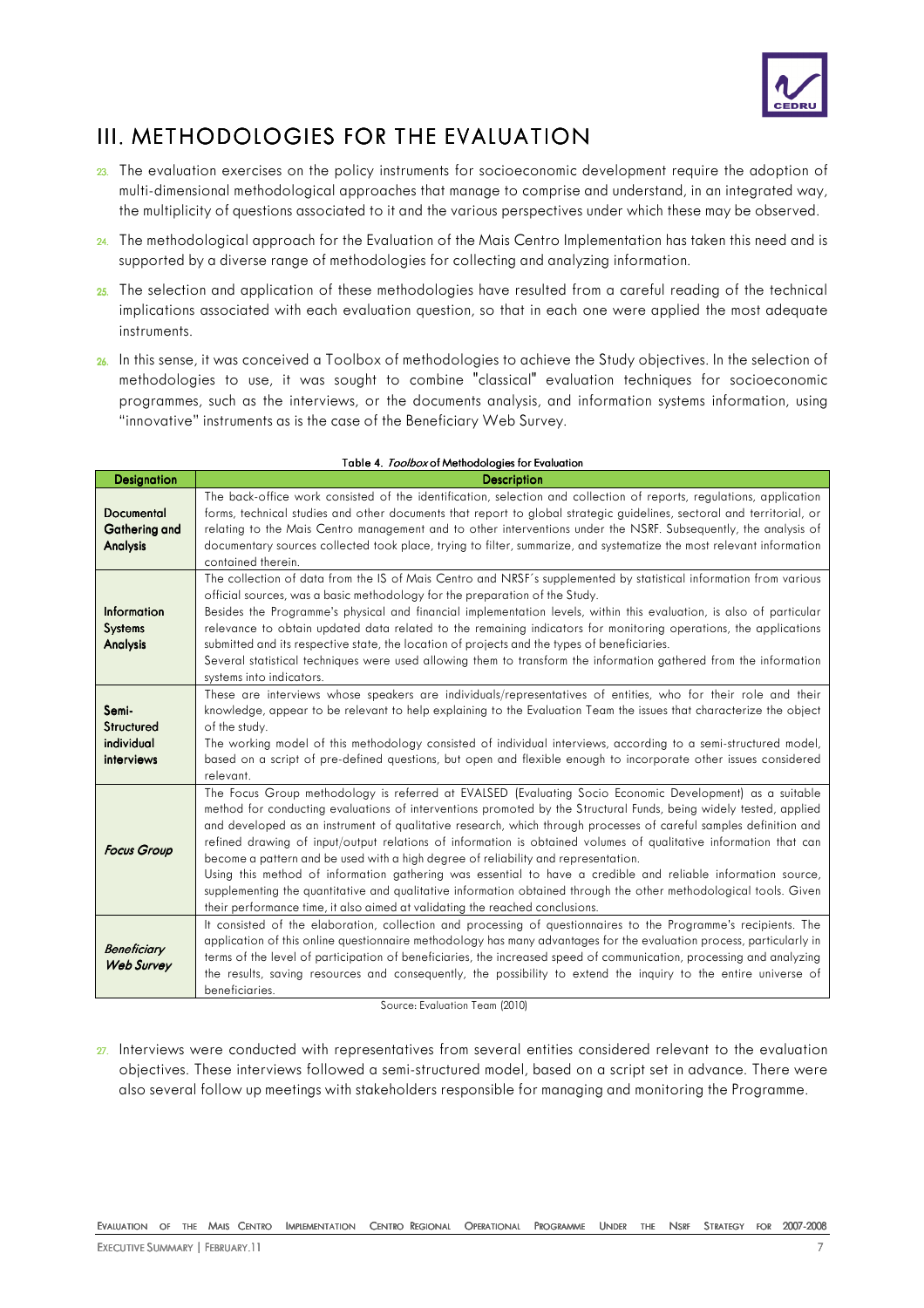

| Table 5. Interviews and VV ork Meetings performed by the Evaluation Team<br><b>Entities</b> |                                                                        |  |  |  |
|---------------------------------------------------------------------------------------------|------------------------------------------------------------------------|--|--|--|
|                                                                                             | <b>Steering Committee</b>                                              |  |  |  |
|                                                                                             | Operative Unit 1                                                       |  |  |  |
|                                                                                             | Operative Unit 2                                                       |  |  |  |
|                                                                                             | Operative Unit 3                                                       |  |  |  |
| Management                                                                                  | Operative Unit 4                                                       |  |  |  |
| Authority                                                                                   | Operative Unit 5                                                       |  |  |  |
|                                                                                             | Project Team for the Intermunicipal Communities Relations Coordination |  |  |  |
|                                                                                             | Project Team for the Documental and Physical On-Site Verification      |  |  |  |
|                                                                                             | Communication                                                          |  |  |  |
|                                                                                             | Project, Computing and Information System Team                         |  |  |  |
|                                                                                             | Regional Coordination and Development Commission                       |  |  |  |
|                                                                                             | Centre for Regional Dynamics Observation                               |  |  |  |
| <b>NRSF Observatory</b>                                                                     |                                                                        |  |  |  |
| Financial Institute for Regional Development                                                |                                                                        |  |  |  |
| Inspectorate-General for Finances                                                           |                                                                        |  |  |  |
| Institute for Small and Medium-sized Enterprises Assistance                                 |                                                                        |  |  |  |
| Portugal's Tourism Institute                                                                |                                                                        |  |  |  |
|                                                                                             | Portuguese Investment and External Trade Agency                        |  |  |  |
| Innovation Agency                                                                           |                                                                        |  |  |  |
| Management Authority of the Human Potential Operational Programme                           |                                                                        |  |  |  |
| Management Authority of the Territory Valorisation Operational Programme                    |                                                                        |  |  |  |
| Management Authority of the Competitiveness Factors Operational Programme                   |                                                                        |  |  |  |
| Ministry for Public Works, Transport and Communications                                     |                                                                        |  |  |  |
| Ministry for Culture                                                                        |                                                                        |  |  |  |
| Ministry for Environment and Land Use Management                                            |                                                                        |  |  |  |

Table5. Interviews and Work Meetings performed by the Eva Interviews Work performed by Evaluation Team ation Team

Source: Evaluation Team (2010)

- 28. There were also two Focus Group sessions, both held at the Centro Regional Coordination and Development Commission facilities: on June 7<sup>th</sup> 2010, which was attended by all the Intermunicipal Communities (CIM) of the Centro Region with the exception of the Dão-Lafões CIM; on February 14th 2011, which was attended by the various agencies that make up the Management Authority (Steering Committee, Organic Unit, Project Team for the Coordination of Relations with the CIM, Project Team for Physical and Documental On-Site Verification, Project, Computing and Information System Team).
- 29. As stipulated on the work schedule and according to the guidelines agreed with the Monitoring Group (GA) during the Study third phase, the methodological steps related to the Beneficiary Web Survey were fulfilled.
- 30. The following table presents by major types of beneficiaries, the size of the inquiry universe (number of surveys sent) and the number of answers. Taking into account the total number of valid answers (421), the margin of error associated with the results obtained is less than 5% for a confidence level of 95%

| <b>Typology of Beneficiaries</b>                                                                                                                                                               | <b>Universe</b><br>(n, 9) | <b>Answers</b><br>(n.°) |
|------------------------------------------------------------------------------------------------------------------------------------------------------------------------------------------------|---------------------------|-------------------------|
| A. Central Administration + public enterprises, joint capital and concessionaires of public services/State                                                                                     | 56                        | 36                      |
| B. Regional Development Associations + entrepreneurial associations, trade associative structures,<br>cooperatives, business innovation centres                                                | 123                       | 46                      |
| C. Foundations, associations and other non-profitable collective associations (public or private) + other non-<br>profitable entities, public or private                                       | 195                       | 67                      |
| D. Enterprises and enterprises clusters                                                                                                                                                        |                           | 159                     |
| E. Municipalities, municipalities associations or intermunicipal associations + municipal/services enterprises and<br>concessionaires of municipal services, intermunicipal or multi-municipal | 247                       | 94                      |
| F. Institutions, entities, laboratories, organisms, public and private, higher education and R&D                                                                                               | 46                        | 19                      |
| <b>TOTAL</b>                                                                                                                                                                                   | 2.273                     | 42                      |

Table 6.Resume of the Surveys Sent and Answers Obtained by Typology of Beneficiaries

Source: Evaluation Team (2010)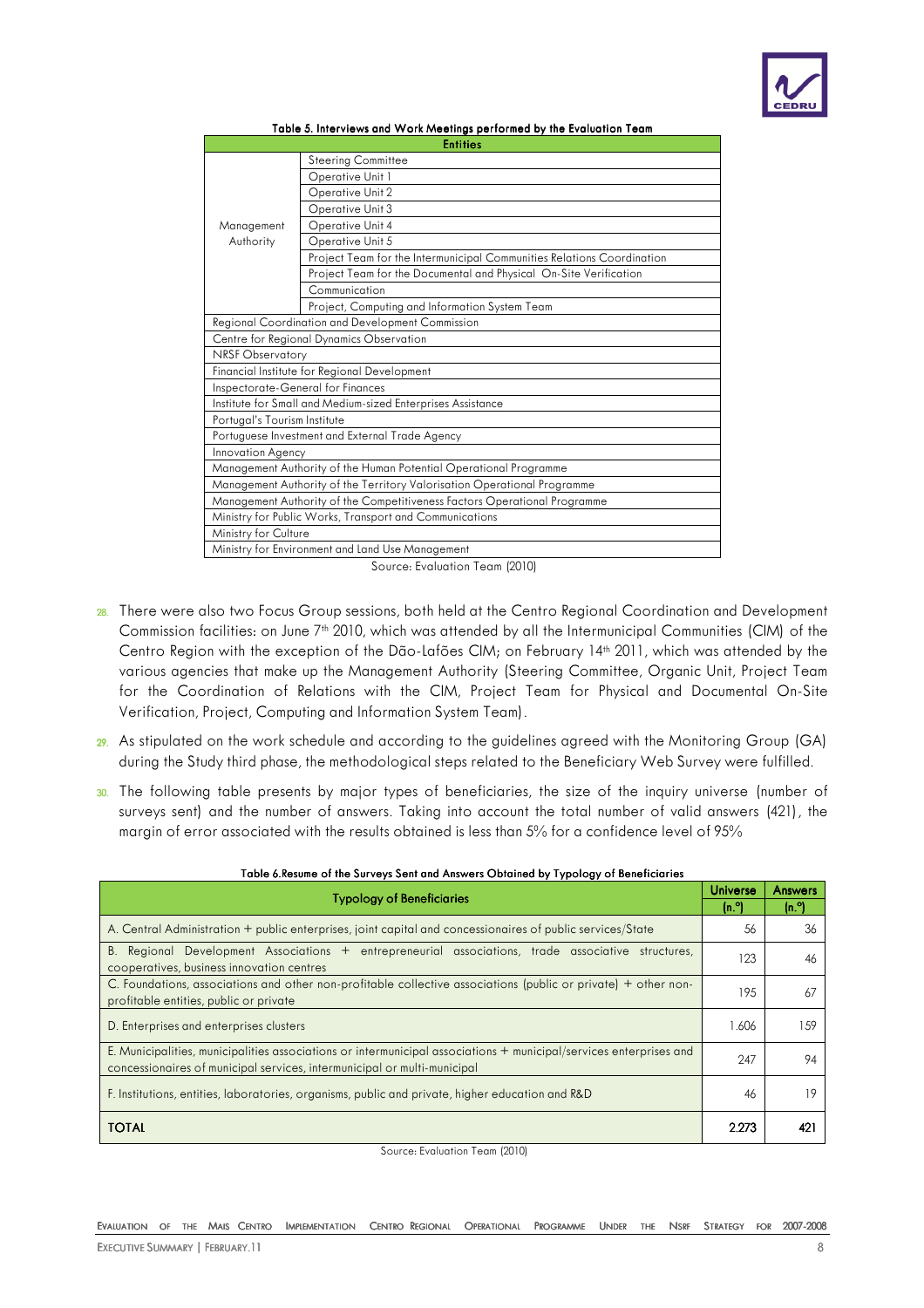

# IV. SYNTHESIS OF CONCLUSIONS AND RECOMMENDATIONS

#### IV.1. Main and Specific Conclusions of the Evaluation Process

- 31. This current chapter highlights the conclusions and the recommendations considered the most relevant from the whole evaluation process.
- $32.$  The density and the specificity of the Study's 25 evaluation questions focusing on areas such as dissemination, of information analysis of the beneficiaries and operations admissibility and acceptability, operation selection process, the Programme's internal management, the articulation with the intermediate entities with whom the Management Authority agreed the delegation of competencies, the articulation with the interventions integrated in the Thematic Agenda for Territory Valorisation (ATVT) and in the Thematic Agenda for Competitiveness Factors (ATFC), and the implementation monitoring – led to a vast number of specific conclusions in the answers introduced by the Evaluation Team, as described in Table 8.
- 33. In this context, the following table highlights the six main conclusions of the Study, structured according to the specific objectives of this Evaluation.

| Conclusion                                                                                 | <b>Description</b>                                                                                                                                                                                                                                                                                                                                                                                                                                                                                                                                          |
|--------------------------------------------------------------------------------------------|-------------------------------------------------------------------------------------------------------------------------------------------------------------------------------------------------------------------------------------------------------------------------------------------------------------------------------------------------------------------------------------------------------------------------------------------------------------------------------------------------------------------------------------------------------------|
| Adequate integration of the context<br>changes                                             | The Mais Centro management integrated, in an adequate way, the changes that occurred from the<br>7<br>new ruling referential and from the Programme's new intervention scope that now includes a<br>vaster territory and a wider range of beneficiaries.                                                                                                                                                                                                                                                                                                    |
| the<br>Applications correspond<br>to<br>expected profile for each axis and<br>typology     | я<br>The dynamics of demand seen at Mais Centro during the first phase of the Programme's<br>implementation allow saying that the profile of the presented and approved applications<br>correspond to what was expected.                                                                                                                                                                                                                                                                                                                                    |
| Programme's implementation match<br>the expectations                                       | 7<br>The implementation of Mais Centro alongside the operations and projects life cycle phases show<br>that they have occurred with relative regularity and in accordance to the expectations.                                                                                                                                                                                                                                                                                                                                                              |
| Management System and Monitoring<br>with efficiency gains and effectiveness<br>improvement | я<br>The solutions adopted to implement Mais Centro management and monitoring allowed, in overall<br>terms, resources efficiency gains and interventions effectiveness improvement.                                                                                                                                                                                                                                                                                                                                                                         |
| Implementation of the articulation<br>mechanisms with inadequacies                         | 7<br>established articulation mechanisms between Mais Centro and other<br>Overall, the<br>entities/institutions have been implemented and are working though with some inadequacies<br>related with the Management Authority of the Thematic OP (share of information, articulation of<br>the competitions schedules) and with the intermediate entities and the sectoral regional decision<br>entities (information sharing, slowness of the processes).                                                                                                   |
| Integration of the horizontal themes<br>can be improved                                    | 7<br>From the formal obligations stand point, Mais Centro incorporated the provisions imposed by the<br>European and Portuguese legislation in the management and monitoring procedures. But the<br>contribution of the Programme for the Environment and Equal Opportunities horizontal themes has<br>not come up to its full potentialities, particularly regarding the compliance of the Strategic<br>Environmental Assessment objectives, the collection of desegregated indicators by gender, and<br>the communication with the discriminated targets. |

#### Table 7. Main Conclusions of the Evaluation Study

34. Next, it is introduced the synthesis of the main conclusions of the Evaluation Study, with reference to the specific conclusions related to each evaluation question that was in its origin<sup>1</sup>, as well as the recommendations associated to it and that are mentioned in the following chapter (IV.2), presented in detail in table 9.

#### GLOBAL CONCLUSION 1. Adequate Inclusion of Context Changes

- 35. Mais Centro Management adequately included the changes resultant from the new ruling referential, from the new scope of the Programme's intervention – that now comprises a wider territory and a wider range of beneficiaries – and from the fragile economic-financial context observed at the NRSF starting phase. The solutions adopted for implementing the Programme's management allowed, in global terms, resources efficiency gains and the interventions effectiveness improvement. 21A 21B 21C 21D 21E 21F 21G 21H 21I
- 36. Although it was verified a time gap between the Programme's conception and the specific regulations's elaboration, there are not many relevant gaps, which lead to the conclusion that the specific regulations'

<sup>&</sup>lt;sup>1</sup> For example, 21C refers to the specific conclusion "C" associated to the Evaluation Question 2.1. Table 8 introduces the specific conclusions.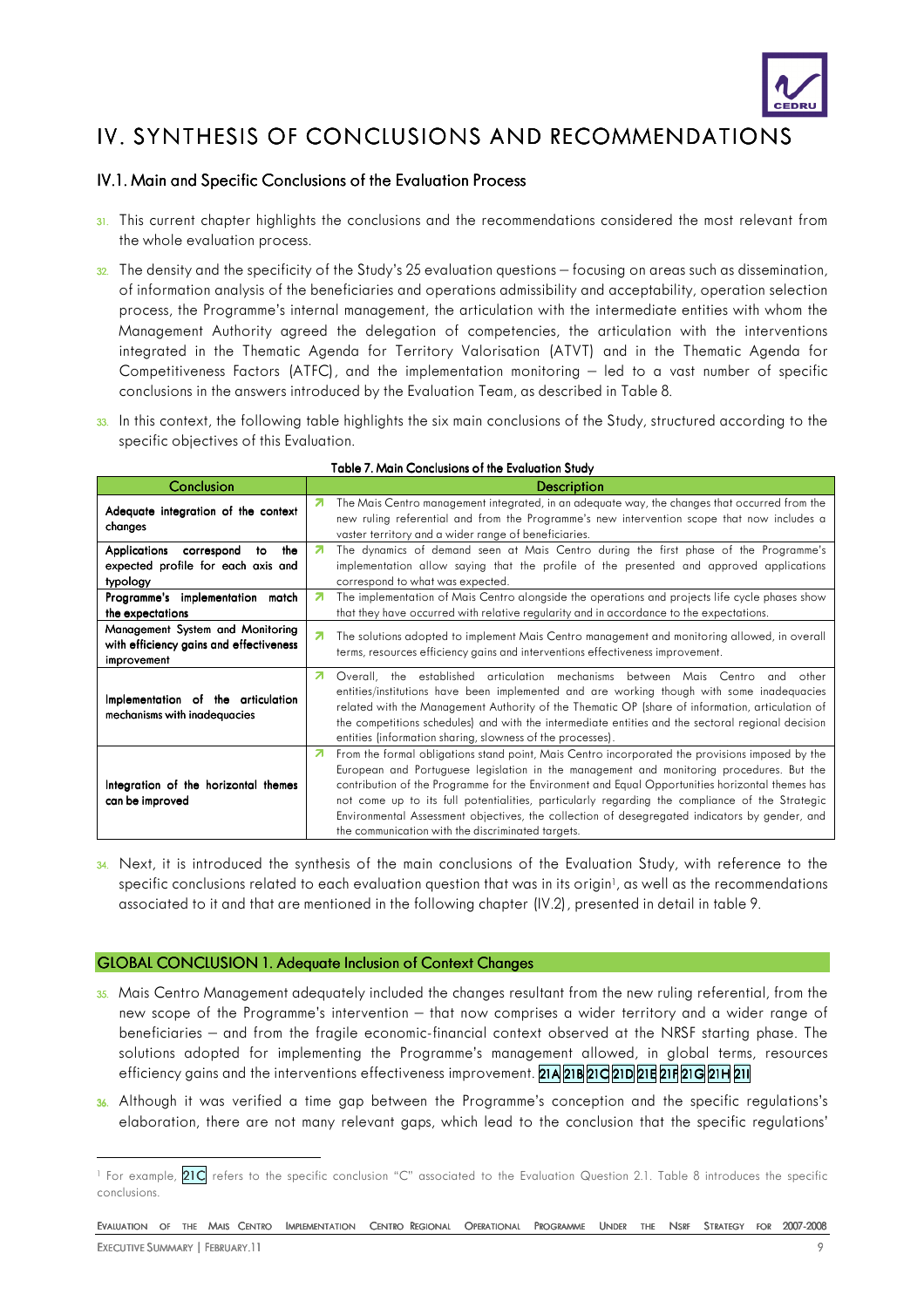

objectives are consistent with the Mais Centro objectives and that the typologies of investment predicted contribute to the prosecution of the major guidelines. 13A 13B 13C 13D

- 37. There are different complexity levels between the specific regulations. The situations highlighted are those, whose associated objectives and typologies contribute for the prosecution of the Programme's objectives, assumed by various axels. The situations of higher "complexity" relate to the typologies that correspond to the Cities Policy (Urban Networks for Competitiveness and Innovation and Partnerships for Urban Regeneration) and Territorial Mobility, as well as to Cultural Heritage and Cultural Facilities Network. There is also a higher complexity associated to some specific regulations and to its field implementation and, at the same time, an increase of the application quality and the adaptation ability to new intervention paradigms by the beneficiaries. 13A 13B
- 38. The Mais Centro ruling structure has also revealed capacity to adapt itself to the evolution of the contextual circumstances, namely when faced with the need to stimulate the implementation in an adverse economic and financial context. 13D

Recommendations: <mark>01 02 06</mark>

#### GLOBAL CONCLUSION 2. Applications Correspond to the Expected Profile for each Axis and Typology

- 39. Broadly, the dynamics of demand for Mais Centro during the first phase of the Programme's implementation allow saying that the profile of the presented and approved applications meet the expectations and, at the same time, the feedback from the various groups of beneficiaries was extremely positive. This situation is highlighted by the intensity of applied investment throughout the totality of the Call for Proposals that, in some cases, went beyond the amount of expected investment for the period 2007-2013. 11A11C
- 40. On what concerns the profile of the beneficiaries that had applied, there are also no surprises, as they mirror the admissibility conditions. The demand was mostly by enterprises that applied to the Support Schemes. For the remaining cases, Local Administration appears as the main promoter and the only one covering the totality of the specific regulations. 12A 12C
- 41. In fact, Local Administrations more used to organize application procedures and with great ability to respond the greater levels of demand and selectivity of the current programming cycle – are clearly highlighted within the beneficiaries´ universe, being associated to high admissibility rates in the scope of diverse specific regulations. 11B
- 42. Another conclusion is that the demand for support under the Support Schemes presents some characteristics that seem to indicate a potential contribution for the renewal of the productive specialization profile and for the internationalization of the economy. 12B

Recommendations: 12

#### GLOBAL CONCLUSION 3. Programme's Implementation in Accordance with the Expectations

- 43. The implementation of Mais Centro in the period 2007-2008, throughout the projects and operations different life cycle phases showed that those had occurred with relative regularity and in accordance to the expectations. 22A 22B 22C 22D 22E 22F 22G 22H 22I
- 44. It stands out that the selection criteria adopted for the implementation of the analysis on the applied projects merit, comprehensively cover the established objectives and the quantified measures for the Axels results indicators, aiming likewise at achieving the most global objectives of the Programme and the NRSF´s guiding principles. 24A 24B 24C
- 45. At the same time, the standardization of the merit analysis in the specifi regulations, which has criteria with subjective analysis references or without a scoring scale, has been ensured by the Technical Secretariats through the definition of internal references to be used by the technicians that analyse the applications. It is possible to say that the changes that occurred within the merit references, with impacts on the standardization of applying the selection criteria in each specific regulation during the evaluation period, result from the need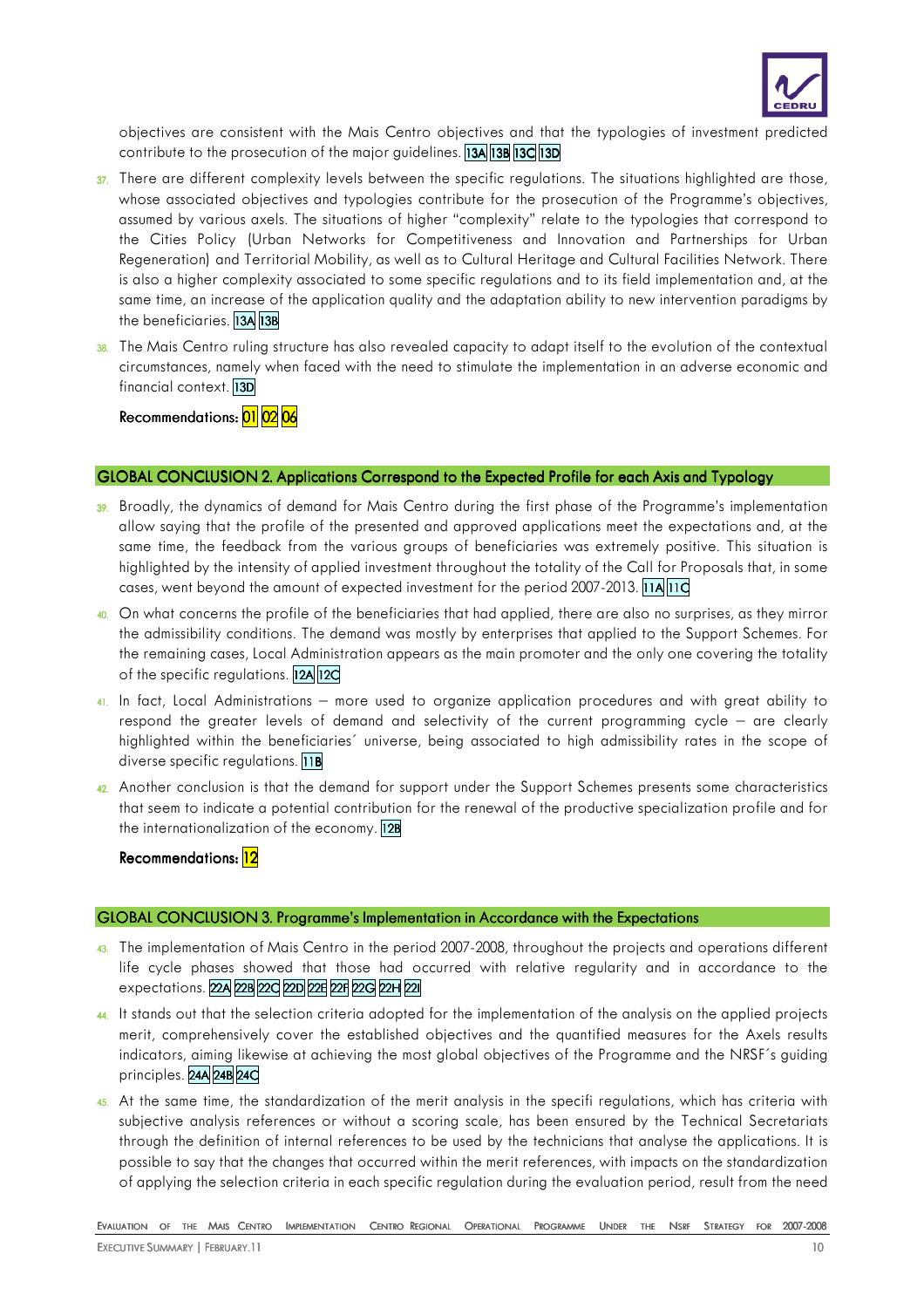

to adapt the criteria to different typologies of the same specific regulation and from the adjustment of the respective weighting, in order to privilege its contribution for the specific regulation objectives or to adjust the regional scope to the characteristics of sub-regional areas, revealing themselves globally relevant. 25A 25B

46. Regarding the Communication Plan, this has been implemented as expected, presenting highly positive monitoring indicators, and the dissemination mechanisms that are being used are considered adequate to the objective of attracting more applications. . 23A 23B 23C 23D 23E 23F

Recommendations: 07 10 11 12 13 14 25 26

#### GLOBAL CONCLUSION 4. Management and Monitoring System with Efficiency Gains and Effectiveness **Improvement**

- 47. The solutions adopted to implement Mais Centro management and monitoring allowed obtaining resources efficiency gains and the interventions effectiveness improvement.
- 48. The majority of those responsible for Mais Centro and the intermediate entities that act in the scope of the Support Schemes consider that the mechanisms and procedures expected for the monitoring of projects results are adequate and sufficient. The adopted procedures for verifying the results in the projects closure phase are developed under physical and documental verification in loco. The actions developed to date correspond to the accorded regulations. The  $ex\text{-}post$  verification assumes a higher complexity, considering that the real impact of the project is to be measured during its exploration phase. 26A 26B 26C 26D
- 49. The electronic tools are adequate and demanding and in accordance with the norms in force. There was a huge progress by the information system that supports Mais Centro management when comparing it to the previous programming period, but one can conclude that this does not yet ensure the production on time and with the information quality necessary to any good management performance. 27A 27B 28A 28B 28C 28D 28E
- 50. As regarding the specific and general objectives of each Axel, the battery of indicators set in the programming document presents a strong consistency level. Nevertheless, the inadequacy level of the Axis indicators battery seems to be evident, estimating that half of the typologies do not match any indicator. There are also some indicators that apparently will not have any relevance for the monitoring of any typology, when confronted with the specific regulation and respective operations typologies. 29A 29B 29C29D
- 51. The solutions for Mais Centro implementation guarantee the norms compliance relatively to the Marketplaces and competition. The established procedures are adequate in terms of objectivity and applicability, during the various phases of the candidature/project life cycle. 41A 41B 41C 41D 42A 42B 42C
- $52$ . The Mais Centro governance model was structured respecting the normative guidelines community and national - , incorporating the established guidelines and, that way, the innovations on the governance that did not exist in the management model held at CSF III. It is now completely implemented. However, from the monitoring and strategic counselling point of view, the ex-ante evaluation recommendations are not being followed. 44A 44B

Recommendations: 06 15 17 18 19 20 21

#### GLOBAL CONCLUSION 5. Implementation of the Articulation Mechanisms with Inadequacies

- 53. Globally, the articulation mechanisms established between Mais Centro and other entities/bodies have been implemented and are resulting, though some inadequacies can be observed.
- 54. From the analysis of the expected articulation mechanisms between Mais Centro and the Operational Programme for Human Potential (POPH) has resulted the conclusion that the results achieved are not meaningful enough. As for the expected mechanisms of articulation with the Operational Programme for Territory Enhancement (POVT), these have been implemented and doing well despite some one or other case of problematic situations. The articulation between the Mais Centro and the Factors of Competitiveness OP (COMPETE) happens mainly at the level of the Support Schemes and Collective Efficiency Strategies, but it is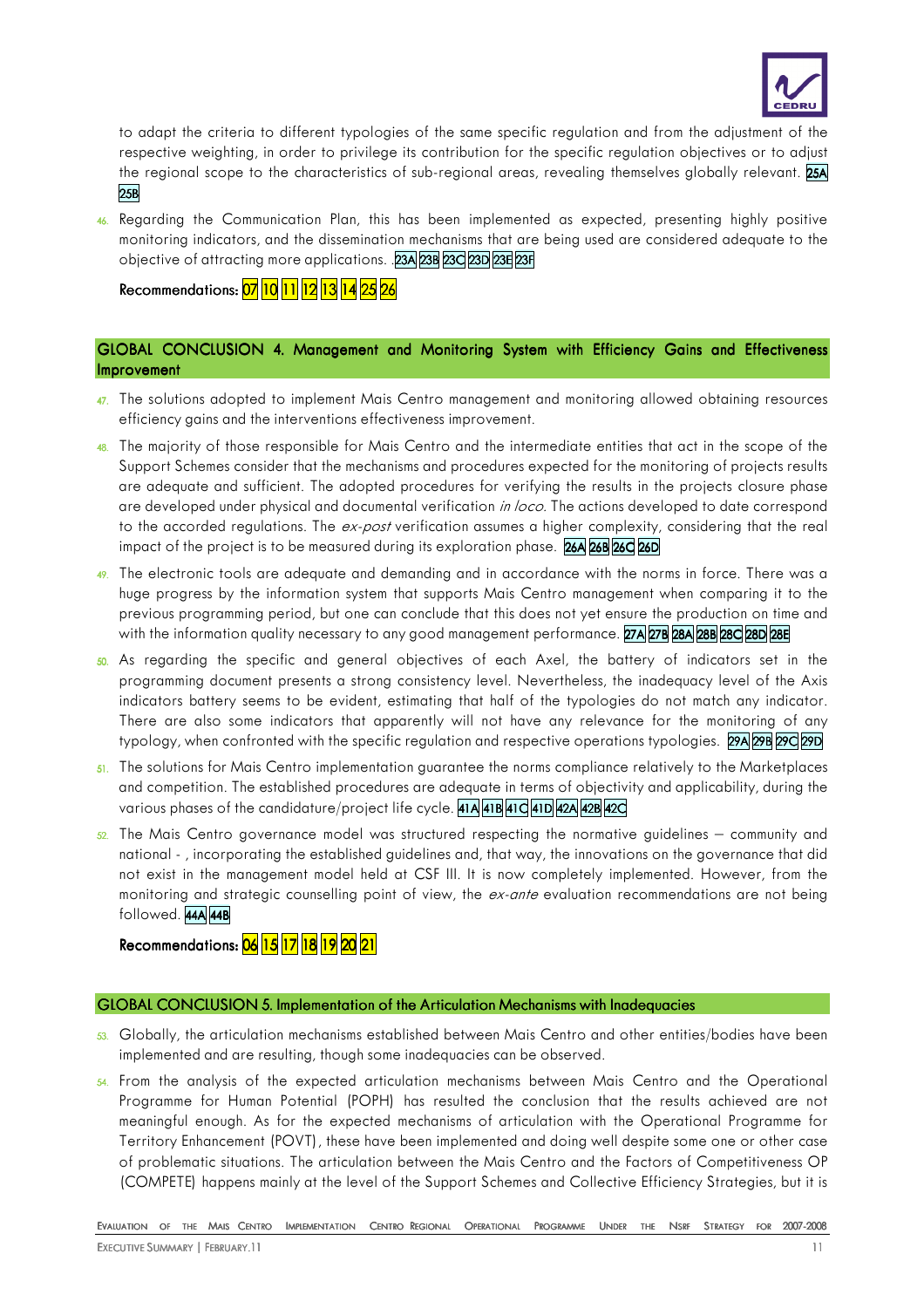

in the first case that the articulation reveals itself more intense and globally with results that are more positive. However, there is still scope for improvement on what concerns the annual programming for the launch of the call for proposals. 31A 32A 32B 32C 32D 33A 33B 33C

- 55. The articulation mechanisms established between the Management Authority and the Intermediate Entities are being developed in order to respond the defined procedures and identified in the documents elaborated by the Management Authority in the delegated competencies scheme, though some shortages can bee seen. In turn, the articulation areas and domains between the Mais Centro and the Steering Committee for the Centro's Regional Development assume a multiplicity of aspects, but the current articulation and implementation mechanisms between the two entities are adequate, being respected the functions segregation principle. 34A 34B 34C 34D 34E 34F 34G 34H 34I 34J 35A
- 56. The articulation mechanisms established between the Management Authority and the ministries have adequately responded to the procedures established by the specific regulations as well as to the cooperation protocol accorded with the Directorate-General for Economic Activities, though some shortages considering the articulation were identified, resultant from compulsory procedures established by the specific regulations during the proposals appreciation phase. 36A 36B 36C 36D 36E
- 57. Lastly, the contract-based model set for Mais Centro followed the normative scheme and the established guidelines. Therefore, from the point of view of its conception, it contributes to respond the main concerns identified in the ex-ante evaluation by setting strategic contract logics at the Centre's sub-regions scale. One can identify some aspects there were not successfully achieved using that model formatting and in the way it is being implemented. Those are specially related to the strategic dimension and to the territorial extent of the approved investments during this evaluation reference period 37A 37B 37C 37D 37E

Recommendations: 03 04 05 08 09 10 22 23 24

#### GLOBAL CONCLUSION 6. Integration of the Horizontal Themes with Scope for Improvement

- 58. From the formal obligations standpoint, the Mais Centro incorporated the dispositions imposed by the community and national legislation in the management and control procedures. However, the Programme's contribution for the Environment and Equal Opportunities horizontal themes is behind its potentialities, namely on what regards the achievement of the Strategic Environmental Assessment objectives, the collection of desegregated indicators by gender and the communication with the discriminated targets.
- 59. It was established the mechanisms necessary to the Mais Centro management for the norms achievement related to the environment within the context of the projects selection criteria, being concluded that these mechanisms were implemented and have been working adequately. However, from the critical analysis undertaken to the sustainability and environmental monitoring indicators seems evident that the Mais Centro contribution for the Environment Horizontal Priority was not very significant by the end of 2009, considering the overall low levels of contracted performance. 14A|14B|43A
- 60. On what concerns Equal Opportunities, the Mais Centro incorporated the dispositions requested by the community and national legislation in the control and management procedures. However, though it is not a major objective in the Thematic Agenda for the Territory's Valorisation – in which the Mais Centro OP is integrated – it is estimated that the Programme's contribution for this priority is behind its potentialities. 15A 15B<sub>15C</sub>

#### Recommendations: <mark>06</mark>141516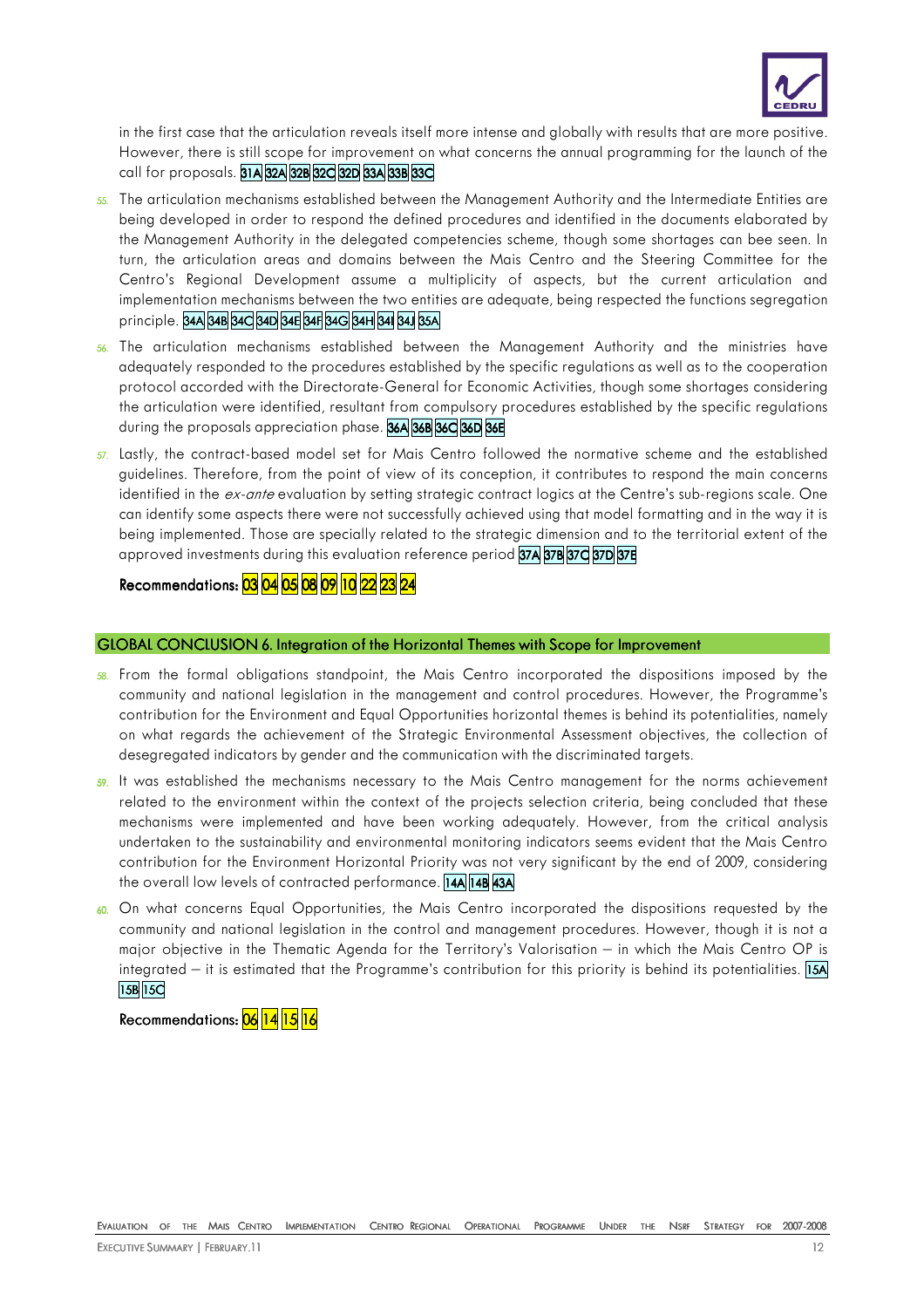

| <b>Table 1. Evaluation Study Specific Conclusions</b> |                         |                                                                                                                                                                               |  |
|-------------------------------------------------------|-------------------------|-------------------------------------------------------------------------------------------------------------------------------------------------------------------------------|--|
| <b>Evaluation Questions</b>                           | Ref.                    | <b>Specific Conclusions</b>                                                                                                                                                   |  |
|                                                       | 11A                     | The investment amount competed for the various Calls for Proposals exceeded in four                                                                                           |  |
|                                                       |                         | Axels out the five, the investment amount foreseen for the period 2007-2010.                                                                                                  |  |
|                                                       |                         | The existence of high admissibility rates (over 80%) in the Specific Regulations for                                                                                          |  |
| QA1.1: Do the applications meet the                   |                         | Territorial Mobility, Cultural Heritage, SAMA, Equipments, and School Network Re-                                                                                             |  |
| expected profile for each axis and                    | 11B                     | qualification is tributary because the autarchies are well prepared in the organization of                                                                                    |  |
| for each intervention typology?                       |                         | the application processes and have shown great ability in responding the high                                                                                                 |  |
|                                                       |                         | requirement and selectivity levels that characterize the current programming cycle.                                                                                           |  |
|                                                       | $\overline{\mathsf{H}}$ | The Specific Regulations for Water Urban Cycle and Active Management of Protected                                                                                             |  |
|                                                       |                         | and Classified Areas reveal admissibility problems.                                                                                                                           |  |
|                                                       | <b>12A</b>              | The investment candidate to the Programme headed mainly to Axels 1 and 3.                                                                                                     |  |
| QA 1.2: What was the measures,                        |                         | The search for support under the Support Schemes has some characteristics that indicate                                                                                       |  |
| actions, and projects penetration                     | 12B                     | a potential contribution for the productive specialization profile renewal and for the                                                                                        |  |
| level into the recipients' different                  |                         | economy's internationalization.                                                                                                                                               |  |
| relevant sectors?                                     |                         | The applications structure presented by promoter typology does not differ significantly                                                                                       |  |
|                                                       | 12<                     | from the approved operations structures, specially when it is taken into account the total                                                                                    |  |
|                                                       |                         | investment.                                                                                                                                                                   |  |
|                                                       |                         | One can verify different complexity levels among the Specific Regulations, particularly                                                                                       |  |
|                                                       |                         | the situations whose objectives and typologies contribute for the Programme's                                                                                                 |  |
|                                                       | 13A                     | objectives prosecution assumed by various axels. The situations with greater                                                                                                  |  |
|                                                       |                         | "complexity" regard the typologies correspondent to the Cities Policy - RUCI and PRU -                                                                                        |  |
|                                                       |                         | and Territorial Mobility and to the Cultural Equipments Network.                                                                                                              |  |
| QA 1.3: Do the regulations meet the                   |                         | There is a bigger complexity associated to some Specific Regulations and                                                                                                      |  |
| Mais Centro's needs and                               | 13B                     | implementation on field and, simultaneously, an increase on the applications quality and                                                                                      |  |
| objectives?                                           |                         | the adaptation ability by the beneficiaries to new intervention paradigms.                                                                                                    |  |
|                                                       | 13 <sub>2</sub>         | The general objective from Axel 4 related to "minoring the existing pollution effects"                                                                                        |  |
|                                                       |                         | does not match any of the four correspondent specific objectives.                                                                                                             |  |
|                                                       |                         | The Mais Centro ruling structure revealed a learning ability in adapting itself to the                                                                                        |  |
|                                                       | <b>13D</b>              | evolution of the involving circumstances, especially when confronted with the need of                                                                                         |  |
|                                                       |                         | fostering the implementation in a period in which the financial and socioeconomic<br>context has revealed itself disadvantageous.                                             |  |
|                                                       |                         | Mais Centro has been trying to follow all the recommendations by NRSF's Strategic                                                                                             |  |
| QA 1.4: How is the programme                          | 14A                     | Environmental Assessment.                                                                                                                                                     |  |
| dealing with the environment                          |                         | There are several recommendations that have no available information at all and some                                                                                          |  |
| horizontal theme?                                     | 14B                     | others that their monitoring indicators still have considerable scope for progress.                                                                                           |  |
|                                                       |                         | There are positive aspects, formal in nature, that in practical terms are being difficult to                                                                                  |  |
|                                                       | 15A                     | implement, namely on what regards the collection of desegregated performance                                                                                                  |  |
| QA 1.5: How is the programme                          |                         | indicators by gender or the applications criteria validation.                                                                                                                 |  |
| dealing with the equal opportunities                  | 15B                     | Lack of communication actions headed to the discriminated targets.                                                                                                            |  |
| horizontal theme?                                     |                         | Practically there are null complementarities in this domain between the Mais Centro and                                                                                       |  |
|                                                       | 15<                     | the POPH due to a lack of articulation between the respective Management Authorities.                                                                                         |  |
|                                                       |                         | The Mais Centro governance model reproduces the regulations in force defined,                                                                                                 |  |
|                                                       |                         | particularly on what regards the functions segregation between the MAs Operative                                                                                              |  |
|                                                       | 21A                     | Units. This requirement, which is in the NRSF's governance model, limits the flexibility in                                                                                   |  |
|                                                       |                         | the attribution of resources during the Programme's life cycle, with consequences in the                                                                                      |  |
|                                                       |                         | efficiency reduction in its implementation.                                                                                                                                   |  |
|                                                       |                         | The Mais Centro governance model stresses a scope of flexibility for promoting the                                                                                            |  |
|                                                       | 21B                     | Programme's management efficiency, as well as the management effectiveness of the                                                                                             |  |
| QA 2.1: Are the undertaken                            |                         | community funds                                                                                                                                                               |  |
| solutions to implement Mais Centro                    |                         | The competencies delegation model in the Intermediate Entities seems to be adequate,                                                                                          |  |
| management adequate, allowing                         | 21 <sup>°</sup>         | inclusively by the competencies and resources exchange that it allows among the various                                                                                       |  |
| resources efficiency gains, and the                   |                         | involved entities, but it still has scope for improvement.                                                                                                                    |  |
| interventions effectiveness                           | 21D                     | The main actors have seen the NRSF's ruling universe as an extra complexity.                                                                                                  |  |
| improvement?                                          |                         | The change in the economic context implied ruling changes with effect on the co-                                                                                              |  |
|                                                       | 21E                     | financing rates increase, in 2009, and in certain Specific Regulations and promoters                                                                                          |  |
|                                                       |                         | typologies, in 2010, in order to increase the commitment and the implementation. These                                                                                        |  |
|                                                       |                         | changes impose new challenges regarding the upkeep of the co-financed medium rates                                                                                            |  |
|                                                       |                         | associated to the Axels and to the output and outcome goals achievement.                                                                                                      |  |
|                                                       |                         | The competition modality with a limited period for the presentations of applications has                                                                                      |  |
|                                                       | 21F                     | been the one privileged by the Mais Centro, seeming adequate for intervention<br>typologies that evolve the innovation fostering, a multiplicity of recipients and that has a |  |
|                                                       |                         | high demand. However, it is not adequate for all intervention typologies.                                                                                                     |  |
|                                                       |                         |                                                                                                                                                                               |  |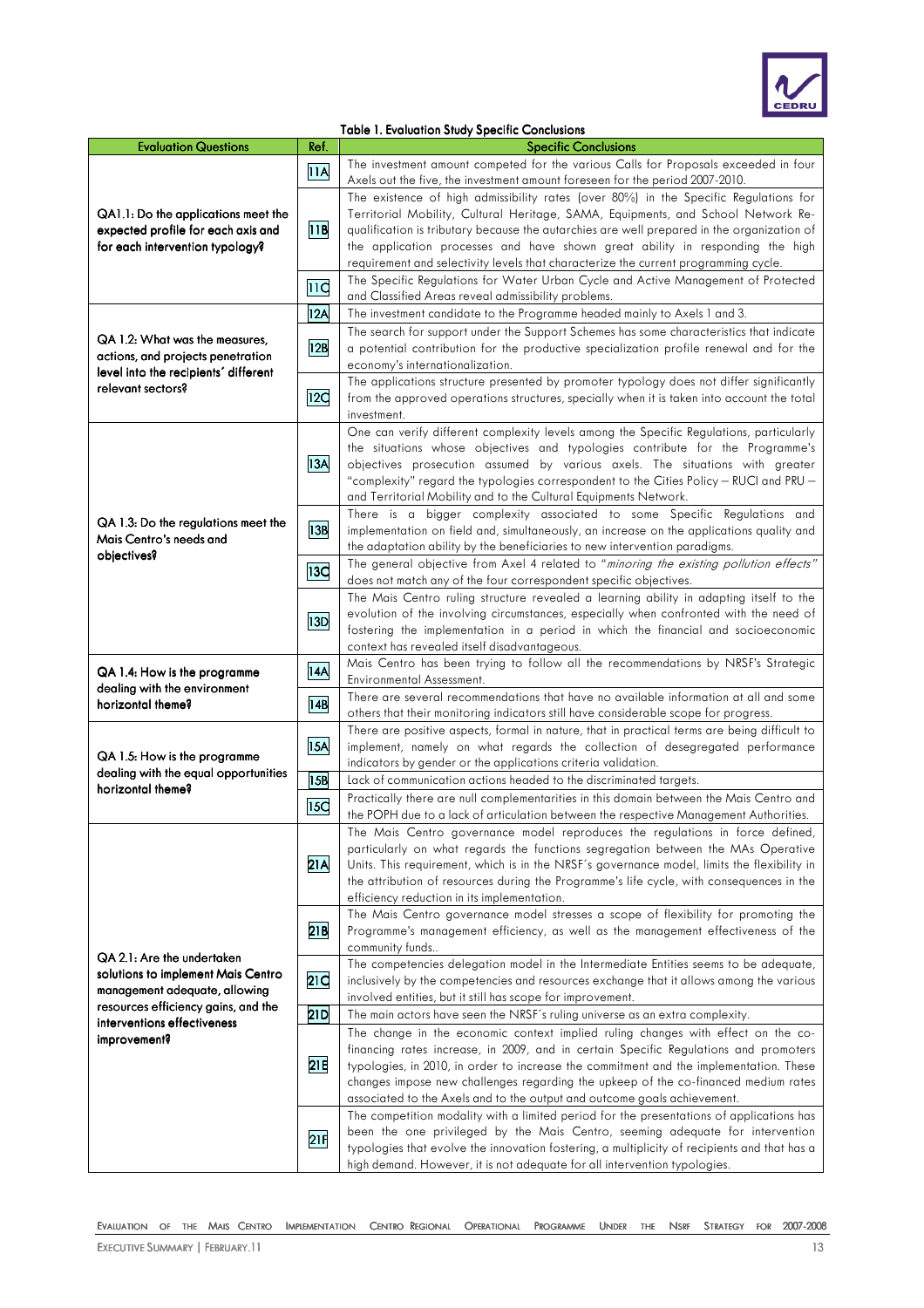

| <b>Evaluation Questions</b>                                                                                                                               | Ref. | <b>Specific Conclusions</b>                                                                                                                                                                                                                                                                                                                                                                                |
|-----------------------------------------------------------------------------------------------------------------------------------------------------------|------|------------------------------------------------------------------------------------------------------------------------------------------------------------------------------------------------------------------------------------------------------------------------------------------------------------------------------------------------------------------------------------------------------------|
| QA 2.1: Are the undertaken                                                                                                                                | 21G  | In the scope of the support schemes, the AAC constitutes a powerful ruling instrument for<br>registered intense demand but, as they are set in national terms, are not reflecting in the<br>selectivity conditions the adequate incorporation of the regional objectives and<br>priorities.                                                                                                                |
| solutions to implement Mais Centro<br>management adequate, allowing<br>resources efficiency gains, and the<br>interventions effectiveness<br>improvement? | 21H  | On what relates to the documental and procedural requirements, the formalities<br>associated to the contract fulfilment "absorb" the time sparing, and the resources<br>achieved during the candidature phase, allowed by the softness of the requirements in<br>this stage. Nevertheless, the contracts formalisation contributes to strengthen the<br>Programme's efficiency conditions and performance. |
|                                                                                                                                                           | 211  | Recognized as an added value for the information transparency and operations, the<br>dematerialisation of processes and procedures do not mean less effort and less work for<br>the technical structure and for the promoters.                                                                                                                                                                             |
|                                                                                                                                                           | 22A  | The applications presentations and submission are simpler that in past programming<br>periods.                                                                                                                                                                                                                                                                                                             |
|                                                                                                                                                           | 22B  | The analysis on the applications merit is based on score tables connected to the relevant<br>selection criteria. There are still some difficulties when the criteria are more qualitative<br>in nature, situations in which general guidelines are made available in order to provide a<br>homogeneous analysis by the technicians.                                                                        |
|                                                                                                                                                           | 22C  | The financing contract celebration is the phase that apparently reveals an added<br>complexity and documental requirements comparing to previous programming periods.<br>The supports formal agreement allow, however, clarifying the obligations by the<br>beneficiaries and contributes to ensure the programme's efficiency and performance.                                                            |
| Qa 2.2: Has the management and                                                                                                                            | 22D  | During the expenses authorizations and payment requests procedures, the compliance of<br>the norms related to the Marketplaces consumes a substantial part of the effort<br>developed by the support technical teams.                                                                                                                                                                                      |
| monitoring system ensured the<br>efficiency of the various<br>management circuits and control                                                             | 22E  | The provision of the various information system modules has been progressive, though<br>not always on time, and has facilitated the tasks to it associated, ensuring progresses in<br>the management processes efficiency.                                                                                                                                                                                 |
| tools?                                                                                                                                                    | 22F  | The average decision time on the applications has been significantly higher to the<br>expected in the call for proposals though the majority of the interviewees find it too<br>short, whether from the Intermediate Entities' side, as from the Management Authority.                                                                                                                                     |
|                                                                                                                                                           | 22G  | As regards the adequacy of the resources related to the Programme's technical support                                                                                                                                                                                                                                                                                                                      |
|                                                                                                                                                           |      | structure, there is some pressure on them at some stages of the implementation.<br>The new requirements for the collection and compilation of the base information related                                                                                                                                                                                                                                 |
|                                                                                                                                                           | 22H  | to the OP performances implied the output standardization produced by the autonomous<br>information systems. The information compilation for the report has burden the technical<br>structure.                                                                                                                                                                                                             |
|                                                                                                                                                           | 221  | In some areas, it was identified a lack of human resources (Communication and the<br>Projects Team for Documental and Physical Verification in loco), as well as legal support<br>specialized in Internal Control.                                                                                                                                                                                         |
|                                                                                                                                                           | 23A  | Privilege for electronic media for the dissemination near the target audiences and for<br>accessing the information by the beneficiaries.                                                                                                                                                                                                                                                                  |
|                                                                                                                                                           | 23B  | Financial resources are enough for the communication strategy implementation.                                                                                                                                                                                                                                                                                                                              |
| QA 2.3: Are the dissemination<br>mechanisms used to foster the                                                                                            | 23<  | The absence of a newsletter for too long after the Programme to be in force $-$ due to<br>delays in the implementation – constitutes a communication strategy weakness for many<br>beneficiaries, who still do not know that it exists.                                                                                                                                                                    |
| applications presentation adequate<br>for the supports dissemination near<br>the target?                                                                  | 23D  | The Communication Plan exceeded already a significant part of the goals initially<br>proposed.                                                                                                                                                                                                                                                                                                             |
|                                                                                                                                                           | 23E  | Lack of human resources for the communication area.                                                                                                                                                                                                                                                                                                                                                        |
|                                                                                                                                                           | 23F  | Demand (applications) not adequate for the operations typologies eligible at Mais<br>Centro.                                                                                                                                                                                                                                                                                                               |
| QA 2.4: Are the approved selection<br>criteria the most adequate for the                                                                                  | 24A  | Co-existence of too different situations in the structure and in the selection criteria<br>nature. In parallel with transversal criteria and without direct association with the<br>objectives and goals of the Axel/Programme coexist globally well defined criteria<br>focusing and comprising defined objectives and goals, in wide raging aspects.                                                     |
| set goals and objectives?                                                                                                                                 | 24B  | Predominance, in each Specific Regulation, of criteria headed for some specific<br>objectives of an Axel and corresponding quantified goals for criteria that contribute for<br>a multiplicity of objectives/indicators, globally enhancing a criteria focus.                                                                                                                                              |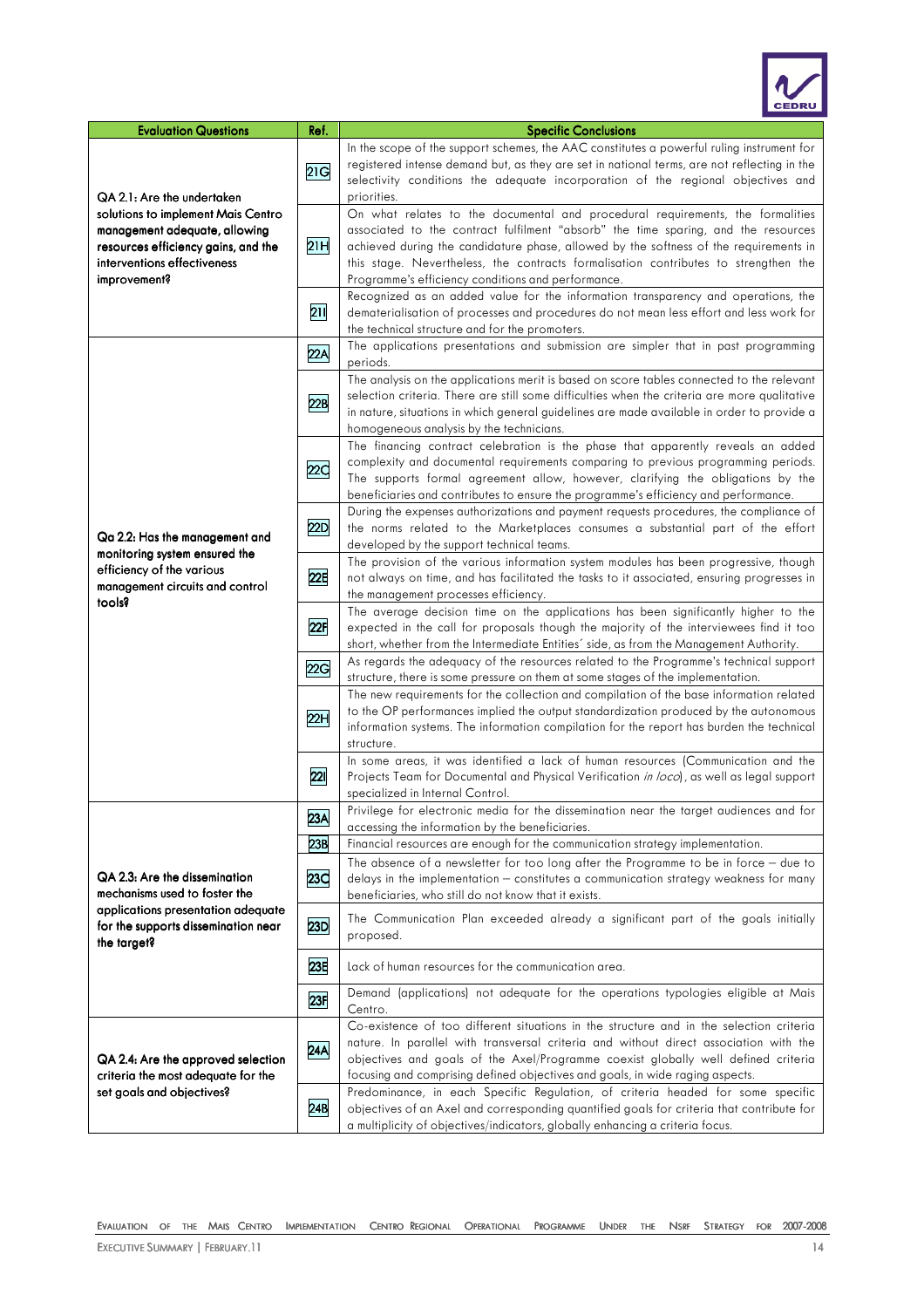

| <b>Evaluation Questions</b>                                                                                          | Ref.            | <b>Specific Conclusions</b>                                                                                                                                                                                                                                                                                                                                                                                                                                                                                  |
|----------------------------------------------------------------------------------------------------------------------|-----------------|--------------------------------------------------------------------------------------------------------------------------------------------------------------------------------------------------------------------------------------------------------------------------------------------------------------------------------------------------------------------------------------------------------------------------------------------------------------------------------------------------------------|
| QA 2.4: Are the approved selection<br>criteria the most adequate for the<br>set goals and objectives?                | 24C             | Existence of criteria that converge to the Axle's general objectives, though without<br>quantitative correspondence for the associated indicators. The connection to the<br>indicators happens more often, in these cases, through the investment typologies and<br>eligibility conditions of the projects present in the call for proposals than through the<br>criteria (this is specifically the case of the Support Schemes).                                                                            |
| QA2.5: Are the selection criteria<br>being uniformely applied at the                                                 | 25A             | Preponderance of criteria, subjective in nature, in most of the Specific Regulations and a<br>lower presence of more objective criteria, despite the adopted solutions in the scope of<br>some calls to provide more objectivity to the criteria. As set in the regulations and the<br>calls, the criteria reveal scope for progress concerning its specification and require an<br>important effort for harmonisation by the teams that analyse the applications.                                           |
| level of densification/<br>implementation, regulation by<br>regulation?                                              | 25B             | In the SAMA Specific Regulation, the statistical analysis evidenced a high level of<br>correlation among criteria in the two calls for the typologies associated to operations<br>for streamlining Public Administration management and organization models. Criteria A<br>and B integrate analysis components that, among others, are also affected by the C<br>criterion, providing a transferability effect that reduces the capacity of the individual<br>criteria discrimination in the merit analysis. |
|                                                                                                                      | 26A             | The results benchmarking through the monitoring indicators quantification is the most<br>efficient and objective way to check the projects effectiveness, once guaranteed the<br>cover of its objectives by such indicators. It was admitted the difficulty of selecting some<br>indicators, validate the merit, and check the real impact of the projects at their<br>exploration stage.                                                                                                                    |
| QA 2.6: Are the processes set for<br>the projects' ex-post and on-going<br>results monitoring the most<br>effective? | 26B             | The representatives from the Intermediate Entities performing on the Support Schemes<br>consider that the procedures are globally adequate but they also recognize that the<br>monitoring function still has potential for evolution in the relevant structures.                                                                                                                                                                                                                                             |
|                                                                                                                      | 26<             | At the Collective Efficiency Strategies, the results monitoring is quite incipient and the<br>strategies framework Regulation does not include a precise specification on the<br>procedures to be adopted in this area.                                                                                                                                                                                                                                                                                      |
|                                                                                                                      | 26D             | The Programme does not have an implemented mechanism to quantify in a regular (on<br>going) basis the projects results.                                                                                                                                                                                                                                                                                                                                                                                      |
| QA 2.7: Are the electronic tools<br>simple and with a demanding level in<br>accordance with the projects             | 27A             | The undertaken inquiry allowed checking that in the scope of the applications'<br>elaboration and submission, the majority of the promoters assess positively the electronic<br>application forms, whether considering the easiness of filing in the forms, whether<br>considering the information relevance and requested documentation. They also assess<br>positively the utility of the support guides to the beneficiaries.                                                                             |
| dimension?                                                                                                           | 27B             | The beneficiaries that presented projects of lower dimension assess positively the<br>application forms tough less favourable than the remaining. This is more evident in the<br>case of non-entrepreneurs promoters.                                                                                                                                                                                                                                                                                        |
|                                                                                                                      | 28A             | Positive evolution registered by the information system that support the management of<br>the NRSF's financial instruments allowing the development using internal resources from<br>complex systems and the harmonisation of the conceptual projects and the different<br>systems implementation.                                                                                                                                                                                                           |
| QA 2.8: Does the Information<br>System ensure a prompt and with                                                      | 28B             | The Mais Centro information system was conceived in order to collect all the<br>information that might be necessary for the Programme's management and control system<br>functioning, making that information available as soon as possible to all the system users'<br>network, independently of its location thus enclosing numerous potentialities.                                                                                                                                                       |
| quality production of the<br>information adequate and needed<br>to a good management                                 | 28 <sub>C</sub> | Development of an information system with inner resources from the Management<br>Authority, which allowed a permanent monitoring of its implementation, training closer to<br>the users and a greater response adaptability and ability.                                                                                                                                                                                                                                                                     |
| performance?                                                                                                         | 28D             | Difficulties by the management modules users accessing the information they need, fact<br>that requires the use of contingency plans in place.                                                                                                                                                                                                                                                                                                                                                               |
|                                                                                                                      | 28E             | Obstacles to the Programme's external monitoring due to instability of the inter-<br>operability with the national systems and impossibility of access to the Mais Centro<br>information system $-$ or to some global management modules of the Programme $-$ by the<br>other entities.                                                                                                                                                                                                                      |
|                                                                                                                      | 29A             | Strong consistency of the Axis indicators battery defined in the programming document<br>relatively to the general and specific objectives of each Axis.                                                                                                                                                                                                                                                                                                                                                     |
| QA 2.9: Are the result and physical<br>indicators performance relevant                                               | 29B             | Inadequacy of Axis indicators battery concerning the Specific Regulations and<br>respective operations typologies.                                                                                                                                                                                                                                                                                                                                                                                           |
| and with quality namely regarding<br>the data collection procedures                                                  | 29C             | Procedures for indicators collection and verification and information system well defined<br>(conceptual plan).                                                                                                                                                                                                                                                                                                                                                                                              |
| reliability?                                                                                                         | 29D             | The Management Authority does not have now the information with relevance and<br>quality and the levels of updating necessary for the Programme's physical performance<br>monitoring.                                                                                                                                                                                                                                                                                                                        |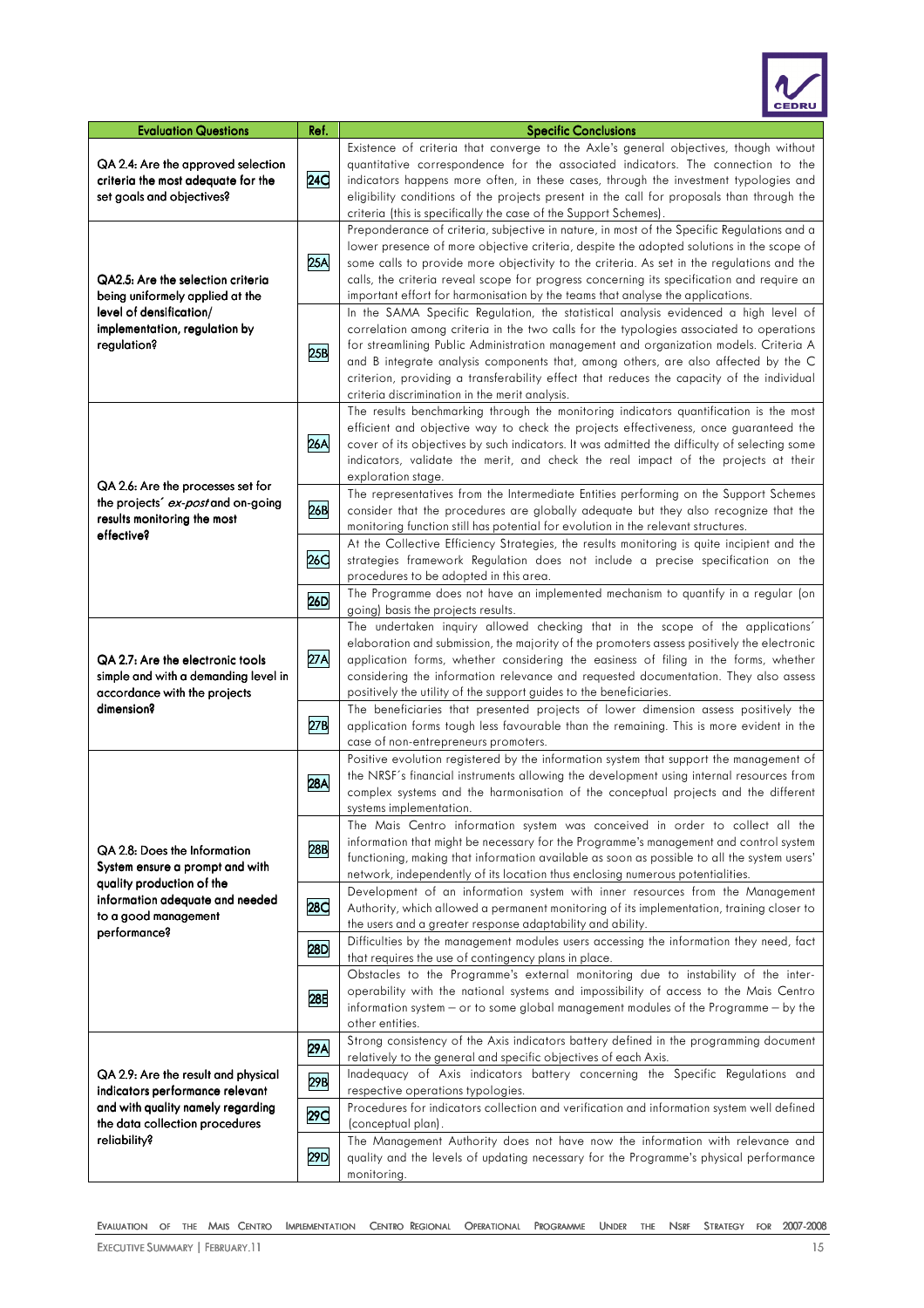

| <b>Evaluation Questions</b>                                     | Ref.       | <b>Specific Conclusions</b>                                                                 |
|-----------------------------------------------------------------|------------|---------------------------------------------------------------------------------------------|
| QA 3.1: Are the mechanisms being                                |            |                                                                                             |
| adequately implemented, for the                                 |            |                                                                                             |
| articulation between the Mais                                   |            |                                                                                             |
| Centro and the POPH considering                                 |            |                                                                                             |
| the inclusion of the four horizontal                            | 31A        | Little articulation actions between the two Programmes, focused mainly on vocational        |
| themes of the cohesion European                                 |            | training and with low relevant results.                                                     |
| policy (training, equal opportunities,                          |            |                                                                                             |
|                                                                 |            |                                                                                             |
| social inclusion, and knowledge                                 |            |                                                                                             |
| society)?                                                       |            |                                                                                             |
| QA 3.2: Are the mechanisms being                                | 32A        | Mais Centro and POVT Management Authorities effort at streamlining their relation by        |
| adequately implemented for the                                  |            | articulation mechanisms of informal character.                                              |
| articulation between the Mais                                   |            | Some disintegration in the scheduling for the opening of the calls for proposals and in     |
| Centro and the POVT considering                                 | 32B        | redirecting the applications between the thematic and regional OP (Water Urban Cycle,       |
| the implementation of the cohesion                              |            | Structuring Equipments of the National Urban System).                                       |
| policies and territory valorisation,                            |            | Compliance of the assessing function of the complements and synergies among the             |
| namely the cities policy and the                                | 32<        | operations by the GAT.                                                                      |
| closure of the equipments networks                              |            |                                                                                             |
| for the cohesion and for the                                    | 32E        | Impossible access from the Management Authorities to other Programme's information          |
| consolidation of the urban systems?                             |            | systems, being limited to general information coming from the NRSF.                         |
|                                                                 |            | The complementarily/ articulation is shown, mainly, in the aspects with articulation formal |
| QA 3.3: Are the mechanisms being                                |            | mechanisms (usually those more operational in nature) and it is incipient when such         |
|                                                                 | 33A        | mechanisms are not formalised (in this case, if the articulation happens, it will be based  |
| adequately implemented for the<br>articulation between the Mais |            | on an informality that was found out but which depends on the volunteering level of the     |
| Centro and the POFC at a                                        |            | actors evolved).                                                                            |
| complementarily level and co-                                   | 33B        | The annual programmes for the launch of the call for proposals have been not made           |
|                                                                 |            | available on time (in 2010 has not been announced yet).                                     |
| financed operations leverage?                                   | 33<        | In the EEC, the articulation needs more dynamics during the implementation phase of the     |
|                                                                 |            | defined strategies.                                                                         |
|                                                                 |            | The competencies delegation in intermediate entities, seen as specialised entities and with |
|                                                                 | 34A        | competencies within the Support Schemes, is a practise that has been contributing for the   |
|                                                                 |            | efficiency and for the effectiveness of the Mais Centro management in these typologies.     |
|                                                                 |            | Procedures have not been done yet for periodic evaluations on the activities of the         |
|                                                                 | 34B        | intermediate entities - Support Schemes through self-assessment report.                     |
|                                                                 |            | Need to reduce the medium time of analysis and communication of the decision to the         |
| QA 3.4: Are the mechanisms being                                | 34C        | beneficiary (Intermediate Entities - CIM).                                                  |
| adequately implemented for the                                  |            | Long time-frames for decision associated to the approval of the projects' financial and     |
| articulation between the Mais<br>Centro and the intermediate    | <b>34D</b> | physical adjustments/reprogramming. (Intermediate Entities-Support Schemes).                |
| entities?                                                       |            | There is a straight articulation from the Mais Centro and the OI-CIM with all the           |
|                                                                 | 34E        | Operative Units that integrate the technical secretariat being facilitated by the Projects  |
|                                                                 |            | Team Coordinator for the Intermunicipal Communities Relations.                              |
|                                                                 |            | The monitoring activity and conformity supervision by the technical secretariat for the     |
|                                                                 |            | delegated functions means a strong articulation with the OI-CIM and ensures the             |
|                                                                 | 34F        | established procedures compliance, what is facilitated by using a common electronic         |
|                                                                 |            | platform.                                                                                   |
|                                                                 | 34G        | Insufficient available training for the EAT for the OI-CIM attributions.                    |
|                                                                 |            | Information System with problems in the access and in the information loading in various    |
|                                                                 | 34H        | modules, requiring procedures repetitions by the OI-CIM.                                    |
| QA 3.4: Are the mechanisms being                                |            | There is not a new version of the Compliance Assessment of the Description of the           |
| adequately implemented for the                                  |            | Management System and Mais Centro Control to allow a greater clarification of the           |
| articulation between the Mais                                   | 341        | functions and tasks to be performed by the EAT of the intermediate entities-CIM resultant   |
| Centro and the intermediate                                     |            | from the new Addendum to the contract.                                                      |
| entities?                                                       |            | The " Addendum to the Contract for Competencies Delegation with Global Subvention"          |
|                                                                 |            | did not work out - during the short period since its entry into force -, in relevant        |
|                                                                 | 34J        | differences in the procedures to be followed by the AG and by the OI-CIM, though a          |
|                                                                 |            | smaller interaction is observed due to the competencies avocation by the AG.                |
| QA 3.5: : Are the mechanisms being                              |            |                                                                                             |
| adequately implemented for the                                  |            | The Steering Group for the Centre's Regional Development assesses the regional merit        |
| articulation between the                                        | 35A        | of the submitted projects by all companies that act in the Centre Region - including big    |
| programme's management structure                                |            | companies – for all the Support Schemes in which the criterion can be applied.              |
| and the host institution?                                       |            |                                                                                             |
| QA 3.6: Are the mechanisms being                                |            |                                                                                             |
| adequately implemented for the                                  |            | It is consensual that the established articulation has contributed to validate the          |
| articulation between the regional                               | 36A        | applications conformity and projects/operations implementation with the ruling scheme,      |
| and sectoral decision-makers?                                   |            | which also results as a benefit for the decision and monitoring process.                    |
|                                                                 |            |                                                                                             |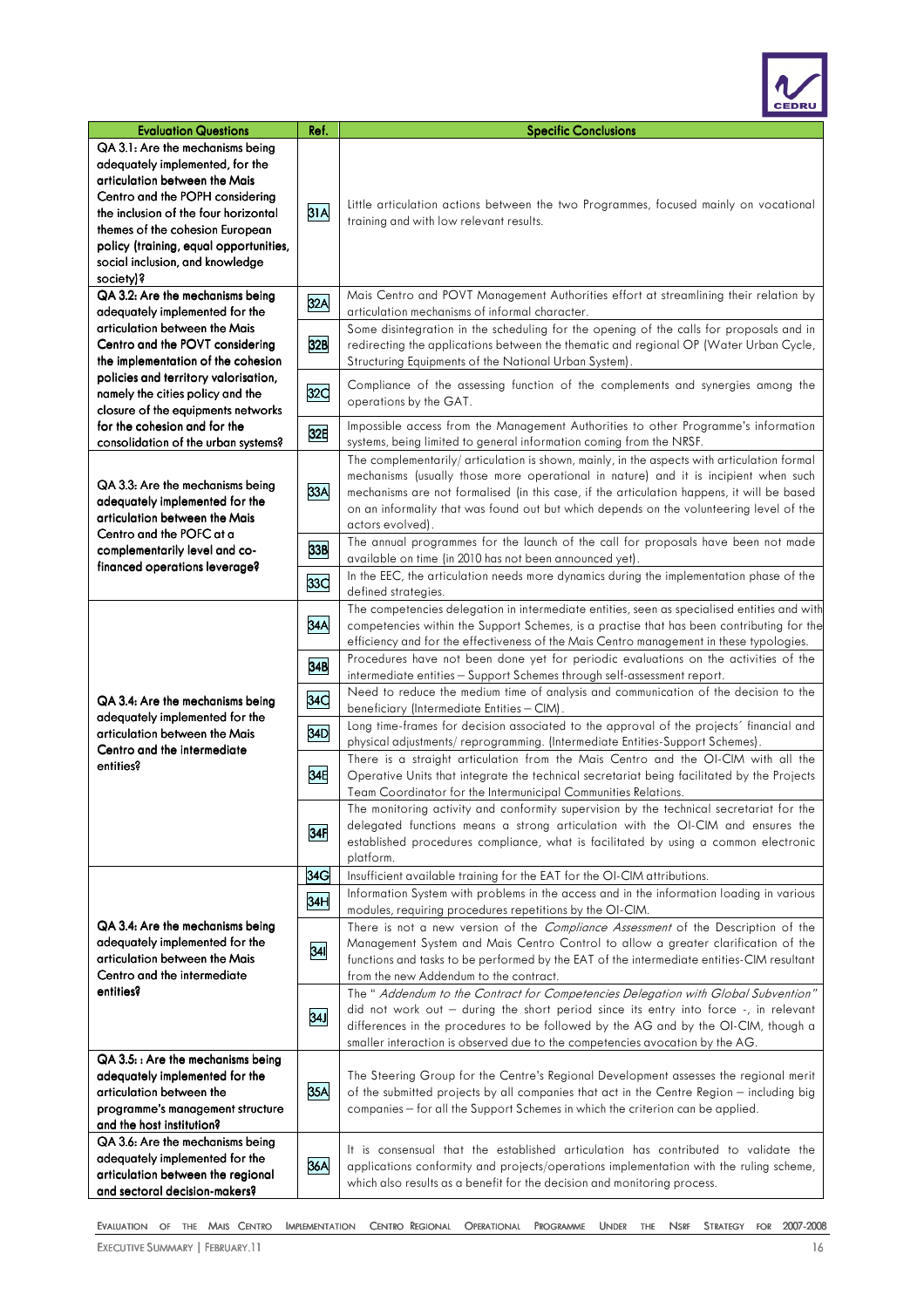

| <b>Evaluation Questions</b>                                                                                                                                                                     | Ref.                                                                                                                                                                                                       | <b>Specific Conclusions</b>                                                                                                                                                                                                                                                                                                                                                                                                                                                                                    |  |  |  |
|-------------------------------------------------------------------------------------------------------------------------------------------------------------------------------------------------|------------------------------------------------------------------------------------------------------------------------------------------------------------------------------------------------------------|----------------------------------------------------------------------------------------------------------------------------------------------------------------------------------------------------------------------------------------------------------------------------------------------------------------------------------------------------------------------------------------------------------------------------------------------------------------------------------------------------------------|--|--|--|
|                                                                                                                                                                                                 | 36B                                                                                                                                                                                                        | Slowness by some Ministries entities in issuing technical opinions.                                                                                                                                                                                                                                                                                                                                                                                                                                            |  |  |  |
| QA 3.6: Are the mechanisms being<br>adequately implemented for the<br>articulation between the regional<br>and sectoral decision-makers?                                                        | 36<                                                                                                                                                                                                        | Necessity of sectoral opinion issuing as admissibility condition in more than a third of the<br>Specific Regulations (11), with no reference to the ministry's entity that should emit it,<br>forwarding this matter for the MA, through proper norms or procedures.                                                                                                                                                                                                                                           |  |  |  |
|                                                                                                                                                                                                 | 36D                                                                                                                                                                                                        | There are no support guidelines for the elaboration of defined opinions, what has<br>resulted in non-harmonised procedures by the involved sectoral that are particularly<br>evident when it is about the same Specific Regulation.                                                                                                                                                                                                                                                                            |  |  |  |
|                                                                                                                                                                                                 | 36E                                                                                                                                                                                                        | There is no coordination between the Lisbon and Centro plan-regions in the technical<br>opinions elaboration and issuing for the same thematic (in the case of the Oeste and<br>Médio Tejo beneficiaries that are still connected to the Lisbon's plan-region).                                                                                                                                                                                                                                                |  |  |  |
|                                                                                                                                                                                                 | 37A                                                                                                                                                                                                        | The PTD result from a late conformity of the sub-regional planning processes done by the<br>CIM to the Mais Centro ruling specifications, not being ensured that they constitute<br>synergetic and integrated projects.                                                                                                                                                                                                                                                                                        |  |  |  |
|                                                                                                                                                                                                 | 37B                                                                                                                                                                                                        | It is not clear the achievement of an investment logic with inter and/or supramunicipal<br>extent given the "municipalized" character from the approved operations profile by<br>2009.12.31 (predominant investment patterns obey to municipal logics).                                                                                                                                                                                                                                                        |  |  |  |
| QA 3.7: Did the defined contract-<br>based model contribute to respond<br>the worries identified in the ex-ante<br>evaluation in order to establish sub-<br>regional strategic contract logics? | 37<                                                                                                                                                                                                        | Despite the established contract-based model has included a global investment pack for<br>a NUTS III territory - identified in the PTD -, the developed listening consultation<br>exercise allowed saying that those investments are seen as municipal in nature, to which<br>correspond a municipalised financial envelope considered as defined since the beginning<br>of the process and, therefore, not likely to suffer any change. Complementarily, those<br>investments present a conventional profile. |  |  |  |
|                                                                                                                                                                                                 | 37 <sub>D</sub>                                                                                                                                                                                            | The contract-based model has a strategic dimension, configured in a PTD that identifies<br>the typologies and the operation to be contracted so it is not clear the adoption of<br>competition logic, competitive in nature, for the achievement of those investments.                                                                                                                                                                                                                                         |  |  |  |
|                                                                                                                                                                                                 | 37E                                                                                                                                                                                                        | The applications evaluation process (merit analysis and evaluation criteria associated to<br>that procedure) seems raising a formality not ensuring the investments minimum quality.                                                                                                                                                                                                                                                                                                                           |  |  |  |
| QA 4.1: Do the programme's<br>implementation solutions ensure the                                                                                                                               | 41A                                                                                                                                                                                                        | The Compliance and other support documents produced by the AG from Mais Centro<br>and the POFC (Support Schemes) ensure the access to detailed and clear information on<br>the proceedings needed for the compliance with the national and community norms in<br>force, by the involved interlocutors in the checking process on the Marketplaces rules.                                                                                                                                                       |  |  |  |
|                                                                                                                                                                                                 | 41 B                                                                                                                                                                                                       | The difficulties felt during the procedures implementation were gradually overcome with<br>on going solutions that sought to meet the needs of the interlocutors involved in the<br>process.                                                                                                                                                                                                                                                                                                                   |  |  |  |
| compliance with the norms related<br>to the marketplaces?                                                                                                                                       | 41C                                                                                                                                                                                                        | The various information system functionalities at the Programme's global management<br>and the applications management phases ensure the procedures associated to public<br>procurement; the information system also has two specific modules for verifying the<br>compliance on the norms related to the Marketplaces.                                                                                                                                                                                        |  |  |  |
|                                                                                                                                                                                                 | 41D                                                                                                                                                                                                        | The training provided to the CIM's EAT is insufficient in the delegated and reviewed<br>competencies scheme by the Addendum to the Contract for Competencies Delegation<br>with Global Subvention                                                                                                                                                                                                                                                                                                              |  |  |  |
| QA 4.2: Do the programme's                                                                                                                                                                      | 42A                                                                                                                                                                                                        | Complementarily to the national and community normative scheme in force, the<br>Compliance produced by the AG from Mais Centro and POFC (Support Schemes)<br>ensure the access to detailed and clear information on the proceedings needed for the<br>respective compliance by the interlocutors involved in the process of verifying the<br>competition rules.                                                                                                                                                |  |  |  |
| implementation solutions ensure the<br>compliance with the norms related<br>to the competition?                                                                                                 | 42B                                                                                                                                                                                                        | The financial supports central register within the <i>minimis</i> is in charge of the IFDR and<br>constitutes the main means for making the co-financed expenses compatible with the<br>community rules.                                                                                                                                                                                                                                                                                                       |  |  |  |
|                                                                                                                                                                                                 | 42<                                                                                                                                                                                                        | The information system's multiple functionalities in the applications management and in<br>the programme's global management ensure the procedures related to the competition<br>policy.                                                                                                                                                                                                                                                                                                                       |  |  |  |
| QA 4.3: Do the programme's<br>implementation solutions ensure the<br>compliance with the norms related<br>to the environment in the context of<br>the projects selection criteria?              | There are the necessary mechanisms working adequately at the Mais Centro<br>43A<br>management for the compliance of the norms related to the environment under the<br>projects selection criteria context. |                                                                                                                                                                                                                                                                                                                                                                                                                                                                                                                |  |  |  |
| QA 4.4: To what extent the <i>ex-ante</i><br>evaluation recommendations with                                                                                                                    | 44A                                                                                                                                                                                                        | About the management model, it is clear that there are some difficulties resultant from<br>the NRSF's implementation policy option, which favoured a top down approach logic<br>and of orientation determined by the CMC and by its political tutelage entities.                                                                                                                                                                                                                                               |  |  |  |
| repercussion on the implementation<br>are being implemented?                                                                                                                                    | 44B                                                                                                                                                                                                        | Being visible CAE's and CODR's importance within Mais Centro context, it is clear that<br>they do not ensure the totality of their support functions to the Programme's strategic<br>monitoring process.                                                                                                                                                                                                                                                                                                       |  |  |  |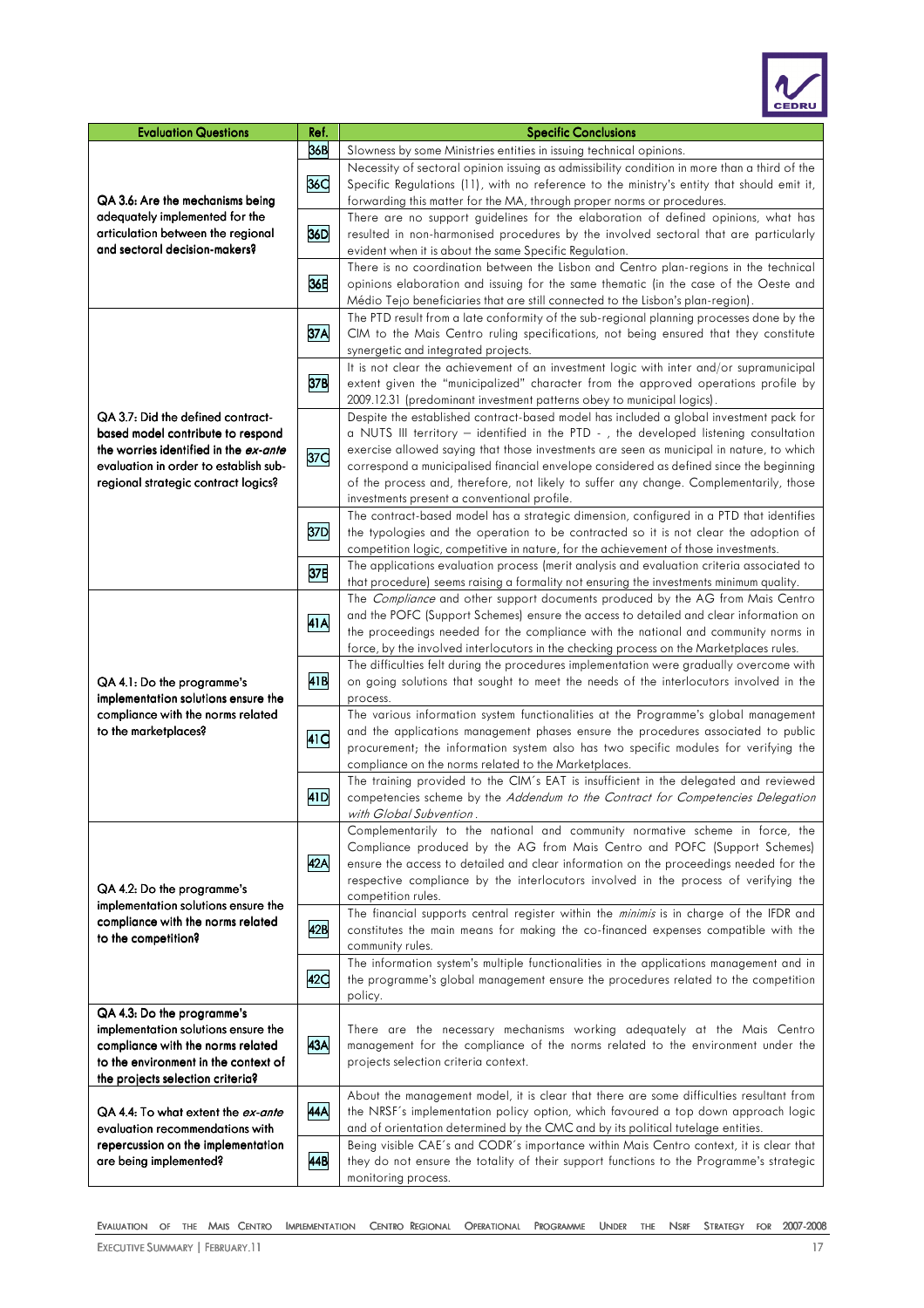

#### IV.2. Synthesis of Recommendations

- 61. Despite the fact that the Study had essentially focused on questions related to the Mais Centro implementation – fulfilling the national and community normative provisions and the guidelines from the NRSF Global Evaluation Plan - , the results achieved allow for a wider, strategic in nature, approach.
- $62.$  This way, and in order to increase the utility of the results in a process improvement perspective -, the recommendations were structured into two intervention typologies, according to criteria of objectivity , relevance and effectiveness/efficiency:

#### 7 1. Of a Strategic Nature

- 1A. To Improve the Global Effectiveness of the Implementation (External to the Management Authority);
- 1B. To Review the Programming Documents

#### $2.$  Of an Operational Nature

- 2A. To Improve the articulation with other Programmes/Entities;
- 2B. To Improve the Communication Efficacy;
- 2C. To Increase the Efficiency and the Efficacy in the Selection and Assessment of Applications;
- 2D. To Improve the Performance in the Monitoring Phase;
- 2E. To Improve the Performance of the Information System;
- 2F. To Improve the Management Model;
- 2G. To Improve the Distribution of Human Resources.
- 63. For each one of the 26 recommendations, introduced in the following table, one identifies the entity/body responsible for its achievement and respective priority level, where 3 is the highest.

#### Table 9. Recommendations Synthesis, Entity Responsible for the Achievement and Priority Level

| #                                       | Recommendation                                                                                                                                                                                                                                                                                                                                                 | <b>Responsibility</b>                                                                                                                | Priority<br>Level |  |  |  |
|-----------------------------------------|----------------------------------------------------------------------------------------------------------------------------------------------------------------------------------------------------------------------------------------------------------------------------------------------------------------------------------------------------------------|--------------------------------------------------------------------------------------------------------------------------------------|-------------------|--|--|--|
| 1. Of a Strategic Nature                |                                                                                                                                                                                                                                                                                                                                                                |                                                                                                                                      |                   |  |  |  |
|                                         | 1A. To Improve the Implementation Global Effectiveness (External to the Management Authority)                                                                                                                                                                                                                                                                  |                                                                                                                                      |                   |  |  |  |
| 01                                      | To review the existing regulation framework according to three topics: (i)<br>to define a framework containing the conditions common to all the Specific<br>Regulations; (ii) to simplify the contents and requirements of the Specific<br>Regulations; (iii) to define a framework of management provisions possible<br>to be adequate to regional realities. | Steering<br>Ministerial<br>Committee of the<br><b>NSRF</b><br><b>IFDR</b><br>and<br>(Regional<br>Development<br>Financial Institute) | 3                 |  |  |  |
| 02                                      | To enlarge the powers of the executive members of the Steering Committee<br>giving them more autonomy in relation to the non-executive members for<br>the decisions related to the Programme's current management.                                                                                                                                             | Ministerial<br>Steering<br>Committee of the<br>NSRF and IFDR                                                                         | 3                 |  |  |  |
| 03                                      | To define feedback deadlines to the entities responsible for issuing reports.                                                                                                                                                                                                                                                                                  | Steering<br>Ministerial<br>Committee of the<br>NSRF and IFDR                                                                         | $\overline{2}$    |  |  |  |
| 04                                      | To define the ministerial bodies responsible for issuing reports that follow<br>with the applications in order to ease the average length of procedures<br>and, therefore, to decrease the average decision time.                                                                                                                                              | Steering<br>Ministerial<br>Committee of<br>the<br>NSRF and IFDR                                                                      | $\overline{2}$    |  |  |  |
| 05                                      | To define the support guidelines for the elaboration of reports, especially<br>when the Specific Regulations involve multiple entities.                                                                                                                                                                                                                        | Steering<br>Ministerial<br>Committee of the<br>NSRF and IFDR                                                                         | $\overline{2}$    |  |  |  |
| 1B. To Review the Programming Documents |                                                                                                                                                                                                                                                                                                                                                                |                                                                                                                                      |                   |  |  |  |
| 06                                      | To proceed with a reviewi of the Programming document considering the<br>following aspects:<br>7 To adjust the financing programming and the medium co-financing rates<br>for the Axis, adapting them to the Programme's current financial reality<br>and to the recent guidelines of rates increase for some typologies of<br>promoters;                      | Mais Centro Steering<br>Committee                                                                                                    | 3                 |  |  |  |

EVALUATION OF THE MAIS CENTRO IMPLEMENTATION CENTRO REGIONAL OPERATIONAL PROGRAMME UNDER THE NSRF STRATEGY FOR 2007-2008 EXECUTIVE SUMMARY | FEBRUARY. 11 18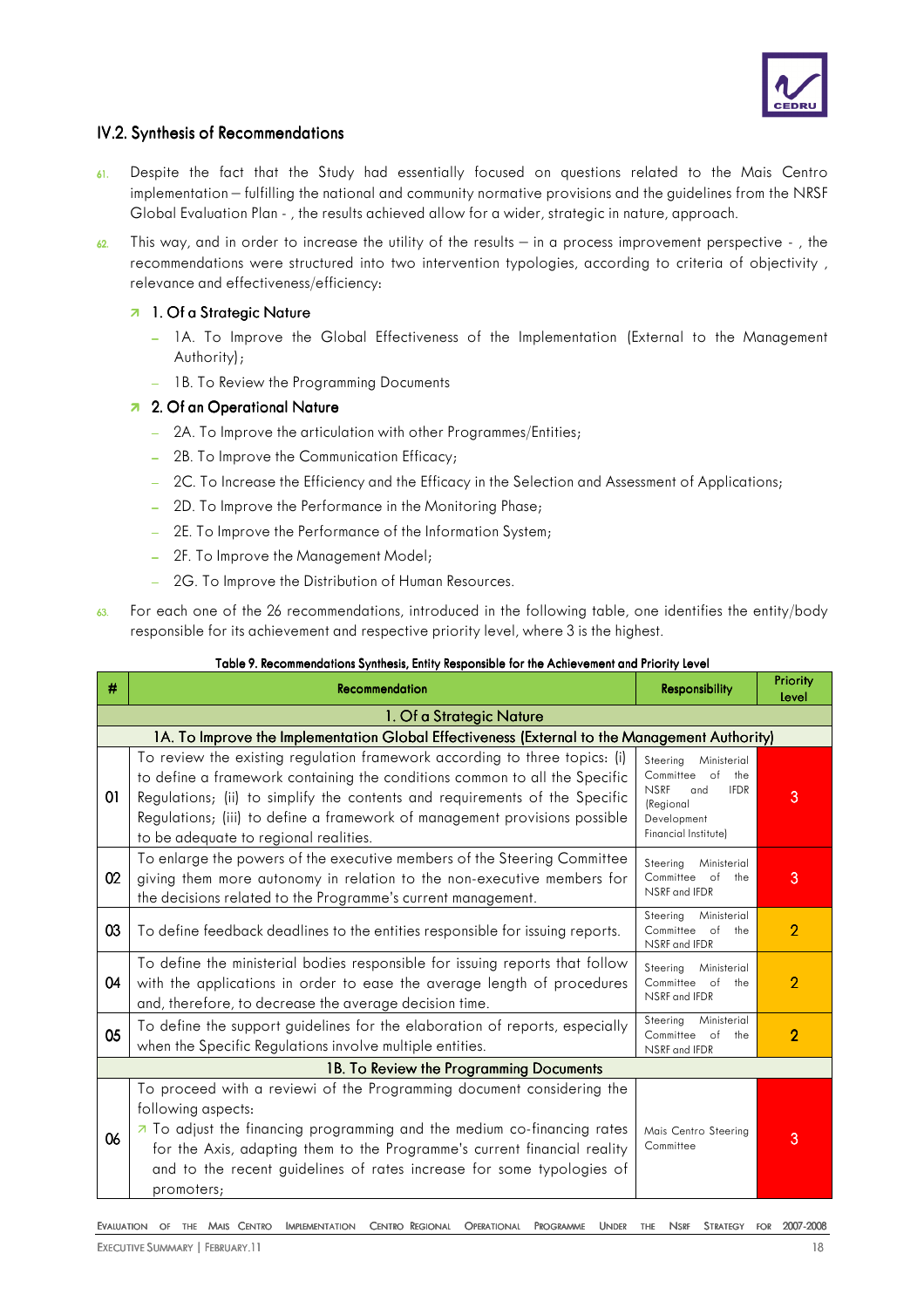

| #               | Recommendation                                                                                                                                                                                                                                                                                                                                                                                                                                                                                                                                                                                                                                                                                                                                                                                                                                                                                                                                                                                                                                                                                                                                      | Responsibility                                                           | Priority<br>Level |
|-----------------|-----------------------------------------------------------------------------------------------------------------------------------------------------------------------------------------------------------------------------------------------------------------------------------------------------------------------------------------------------------------------------------------------------------------------------------------------------------------------------------------------------------------------------------------------------------------------------------------------------------------------------------------------------------------------------------------------------------------------------------------------------------------------------------------------------------------------------------------------------------------------------------------------------------------------------------------------------------------------------------------------------------------------------------------------------------------------------------------------------------------------------------------------------|--------------------------------------------------------------------------|-------------------|
|                 | 7 To evaluate the achievement and results goals and/or indicators<br>considering the achieved levels of commitment and the financial changes<br>occurred from the new medium rates for co-financing, the reprogramming<br>and the registered losses;<br>7 To review Axis indicators, adapting them to the actions typologies<br>exposed in the Specific Regulations in order to cover each typology at                                                                                                                                                                                                                                                                                                                                                                                                                                                                                                                                                                                                                                                                                                                                              |                                                                          |                   |
|                 | least by one achievement indicator;<br>7 To include a new specific objective that contributes for the global                                                                                                                                                                                                                                                                                                                                                                                                                                                                                                                                                                                                                                                                                                                                                                                                                                                                                                                                                                                                                                        |                                                                          |                   |
|                 | objective of "reducing the existing pollution effects".                                                                                                                                                                                                                                                                                                                                                                                                                                                                                                                                                                                                                                                                                                                                                                                                                                                                                                                                                                                                                                                                                             |                                                                          |                   |
|                 | 1B. To Review the Programming Documents                                                                                                                                                                                                                                                                                                                                                                                                                                                                                                                                                                                                                                                                                                                                                                                                                                                                                                                                                                                                                                                                                                             |                                                                          |                   |
| 07              | To review the Communication Plan, namely the goals that achieved or<br>exceeded 50%.                                                                                                                                                                                                                                                                                                                                                                                                                                                                                                                                                                                                                                                                                                                                                                                                                                                                                                                                                                                                                                                                | Mais Centro Steering<br>Committee                                        |                   |
|                 | 2. Of a Operational Nature                                                                                                                                                                                                                                                                                                                                                                                                                                                                                                                                                                                                                                                                                                                                                                                                                                                                                                                                                                                                                                                                                                                          |                                                                          |                   |
|                 | 2A. To Improve the articulation with other Programmes/Entities                                                                                                                                                                                                                                                                                                                                                                                                                                                                                                                                                                                                                                                                                                                                                                                                                                                                                                                                                                                                                                                                                      |                                                                          |                   |
| 08              | To promote/reinforce the implementation of the articulation between Mais<br>Centro and the Thematic Operational Programmes on what relates to: the<br>timing of the call for proposals; the directing of applications between the<br>OP; the monitoring of financed actions so they are not overlapped; the<br>specification of the conditions the monitoring is done on the outcomes of<br>the programmes/plans associated to Collective Efficiency Strategies (EEC)<br>(POFC - Competitiveness Factors Operational Programme) by:<br>7 Making regular contacts among the OP's technical secretariat, naming for<br>each entity the technician(s) they shall contact according to each issue<br>(to disseminate the contact list among the OP);<br>7 To institute semester meetings between the Mais Centro and the POFC<br>Management Authorities, in order to agree the planning of monitoring<br>actions and EEC evaluation and to debate its respective results;<br>7 To establish a regular exchange of lists with the operations financed in<br>the Programmes by typology/region and of monitoring reports of the<br>Programme's situation. | Mais Centro Steering<br>Committee,<br>Thematic OP Steering<br>Committees | 3                 |
| 09              | To harmonize the procedures between sectoral entities of a decentralised<br>character of the Centro and Lisbon regions-plan: (e.g.: Social Security<br>Institute and Regional Health Administration).                                                                                                                                                                                                                                                                                                                                                                                                                                                                                                                                                                                                                                                                                                                                                                                                                                                                                                                                               | Mais Centro Steering<br>Committee                                        | 2                 |
|                 | 2B. To Improve the Communication Efficacy                                                                                                                                                                                                                                                                                                                                                                                                                                                                                                                                                                                                                                                                                                                                                                                                                                                                                                                                                                                                                                                                                                           |                                                                          |                   |
| 10              | To perform communication actions headed to discriminated target-groups<br>and communication actions of greater impact to disseminate the<br>achievements and the results reached by the Mais Centro.                                                                                                                                                                                                                                                                                                                                                                                                                                                                                                                                                                                                                                                                                                                                                                                                                                                                                                                                                | Communication<br>Office                                                  | 2                 |
| $\overline{11}$ | To extend the list of newsletter subscribers to all entities registered in Mais<br>Centro.                                                                                                                                                                                                                                                                                                                                                                                                                                                                                                                                                                                                                                                                                                                                                                                                                                                                                                                                                                                                                                                          | Communication<br>Office                                                  | 1                 |
|                 | 2C. To Increase the Efficacy and the Efficiency on the Selection and Applications Assessment                                                                                                                                                                                                                                                                                                                                                                                                                                                                                                                                                                                                                                                                                                                                                                                                                                                                                                                                                                                                                                                        |                                                                          |                   |
| 12              | To reduce the selectivity of the Notices for the Opening of Call for<br>Proposals of Support Schemes (in sectoral terms, location in sub-regional<br>areas or in the eligibility conditions and merit evaluation), favouring the<br>support to the projects that contribute more for the OP' objectives in terms<br>of regional competitiveness.                                                                                                                                                                                                                                                                                                                                                                                                                                                                                                                                                                                                                                                                                                                                                                                                    | Mais Centro Steering<br>Committee                                        | 3                 |
| 13              | To reinforce, in the Specific Regulations where a high number of criteria of<br>a transversal character exist, the weighing of the selection criteria headed<br>for reaching the Axis/OP objectives, in order to increase the programme's<br>efficacy and performance.                                                                                                                                                                                                                                                                                                                                                                                                                                                                                                                                                                                                                                                                                                                                                                                                                                                                              | Mais Centro Steering<br>Committee                                        | 3                 |